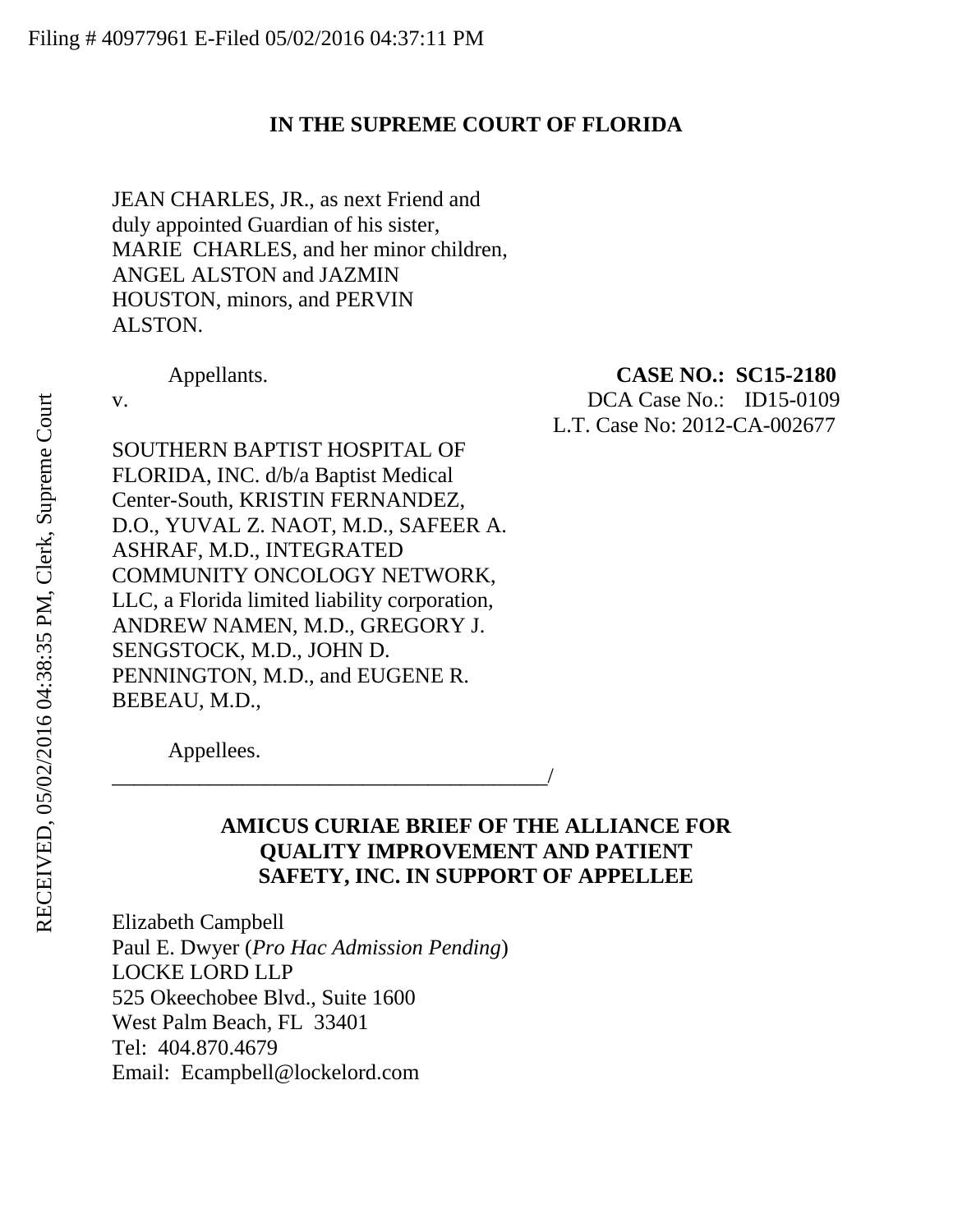# **TABLE OF CONTENTS**

| CERTIFICATE OF COMPLIANCE WITH FONT REQUIREMENT24 |  |
|---------------------------------------------------|--|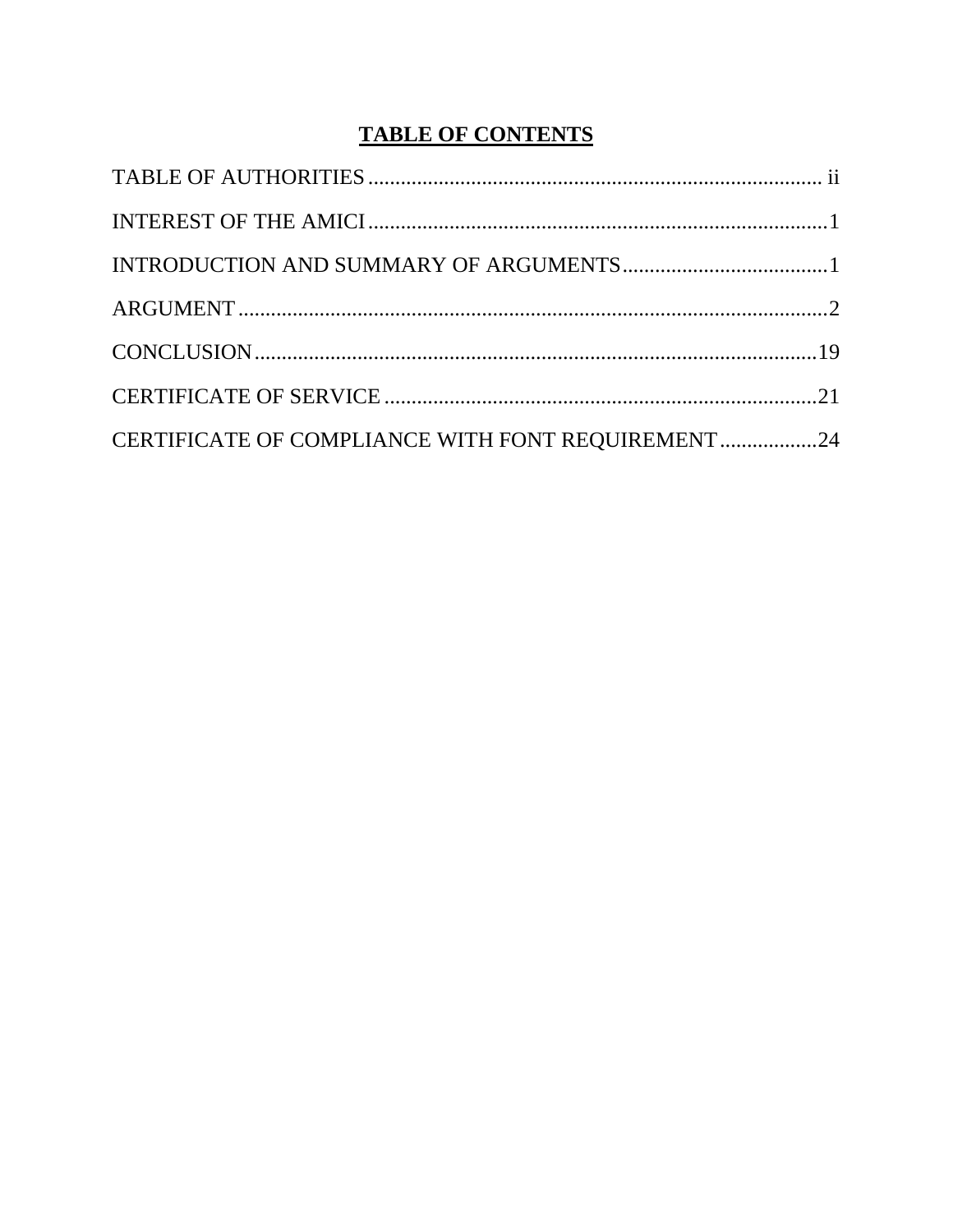# **TABLE OF AUTHORITIES**

# **CASES**

| Alteria Group, Inc. v. Good,               |
|--------------------------------------------|
| Campus Communications, Inc. v. Earnhardt,  |
| Cannon v. Univ. Chicago,                   |
| Connor v. Division of Elections,           |
| E.A.R. v. State,                           |
| Florida Hospital Waterman, Inc. v. Buster, |
| Golf Channel v. Jenkins,                   |
| Krause v. Textron Fin. Corp.,              |
| Medtronic, Inc. v. Lohr,                   |
| Tibbs v. Bunnell,                          |
| Upjohn Company v. United States,           |
| West Florida Reg. Med. Ctr. Inc. v. See,   |
| Wyeth v. Levine,                           |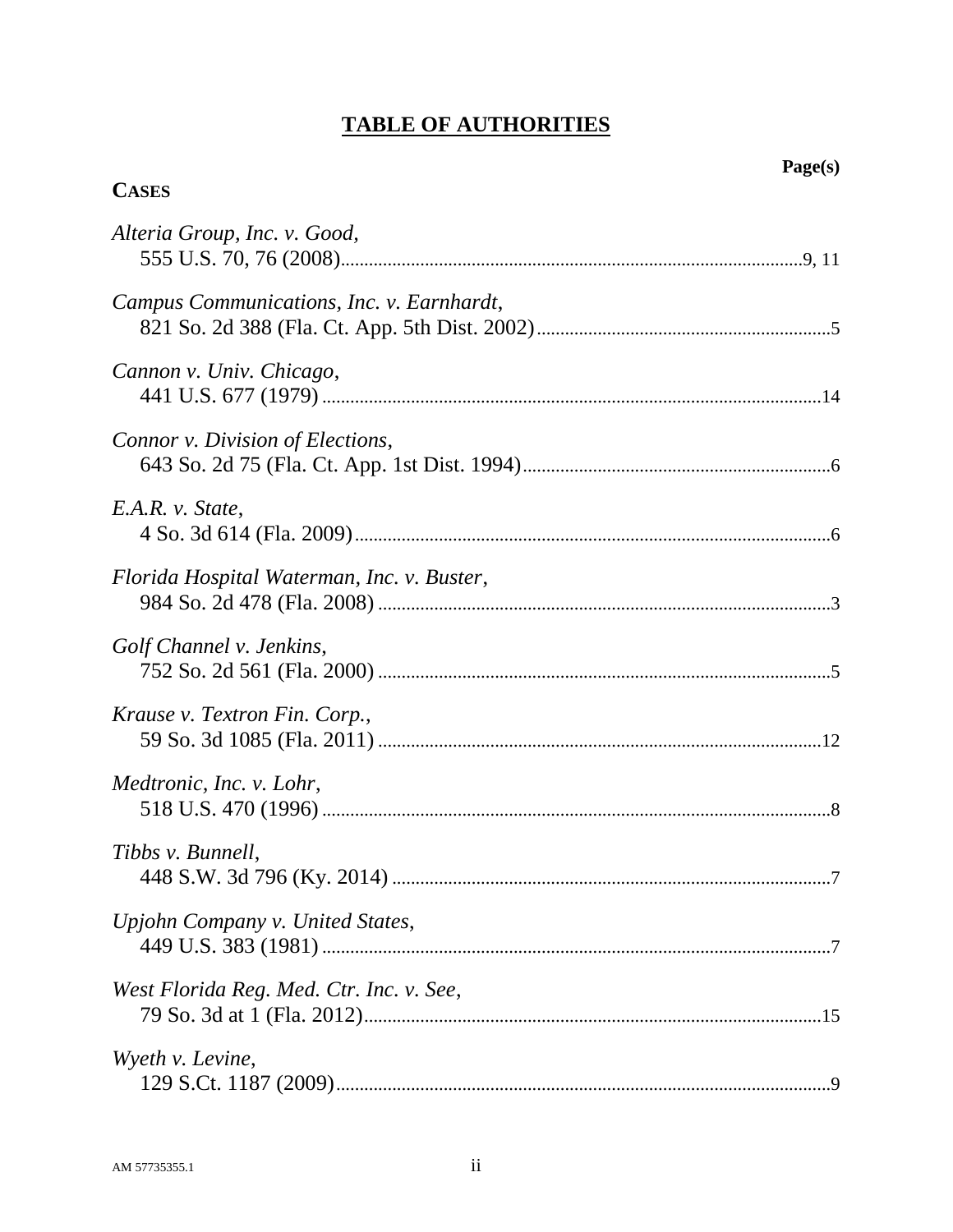# **STATUTES**

| <b>OTHER AUTHORITIES</b>                                                     |  |
|------------------------------------------------------------------------------|--|
| 42 C.F.R. § 3.20 Definition of Patient Safety Work Product (2)(ii) (A)-(B)16 |  |
|                                                                              |  |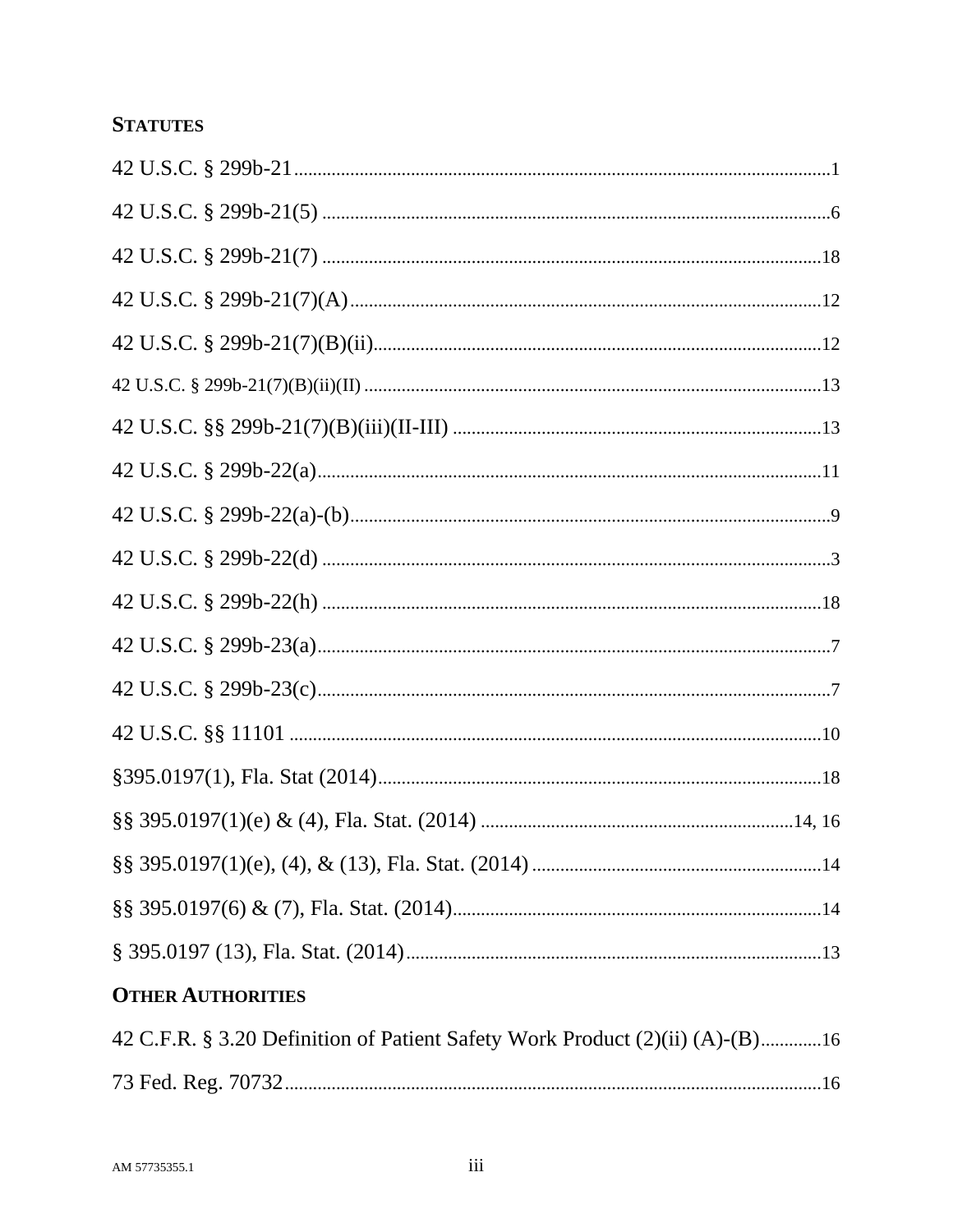| The Collins English Dictionary Online, http://www.collinsdictionary.com/                                                                            |
|-----------------------------------------------------------------------------------------------------------------------------------------------------|
|                                                                                                                                                     |
|                                                                                                                                                     |
| Health Insurance Portability and Accountability Act of 1996, Pub. L. No.<br>104-191 (1996) (codified as amended in scattered sections of U.S.C.) 10 |
| Merriam-Webster.com, https://www.merriam-webster.com/dictionary/access14                                                                            |
| Merriam-Webster.com, https://www.merriam-webster.com/dictionary/limit15                                                                             |
| Institute of Medicine, To Err is Human: Building a Safer Health System, p. 1                                                                        |
| L. Leape, M.D., Institute of Medicine Error Figures Are Not Exaggerated,<br>Journal of American Medical Association, Vol. 284, No. 1, p. 95 (2000)5 |
| Merriam-Webster.com, https://www.merriam-webster.com/dictionary/                                                                                    |
|                                                                                                                                                     |
|                                                                                                                                                     |
|                                                                                                                                                     |
|                                                                                                                                                     |
|                                                                                                                                                     |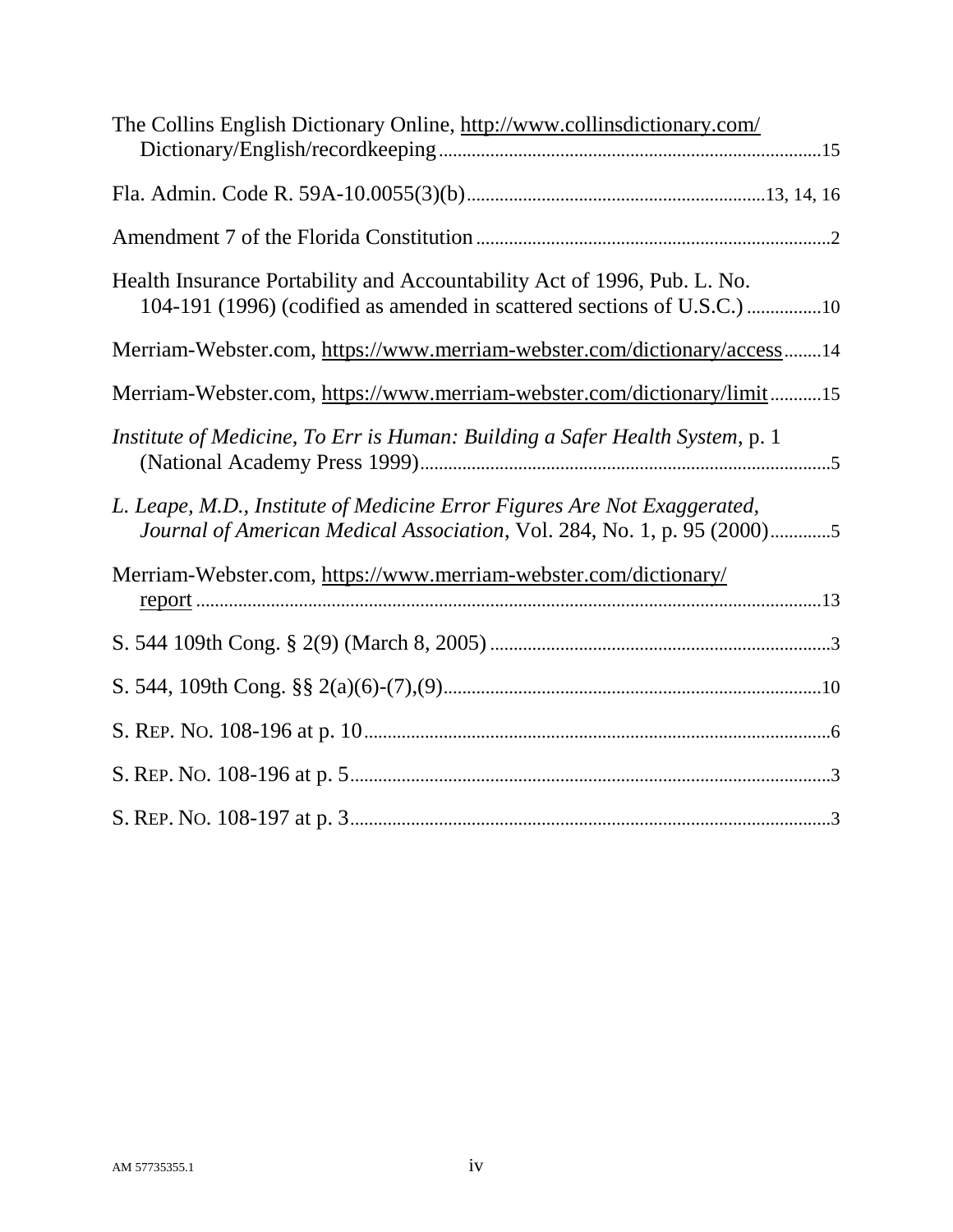#### <span id="page-5-0"></span>**INTEREST OF THE AMICI**

The Alliance for Quality Improvement and Patient Safety, Inc. ("Alliance") is a nonprofit national trade association. The Alliance is composed of over twentyfive Patient Safety Organizations ("PSOs") and their member providers, including hospitals, and healthcare organizations throughout the state of Florida. The Alliance's mission is to preserve the ability of PSOs to improve the quality of patient care through the privilege and confidentiality protections afforded by the Patient Safety and Quality Improvement Act of 2005 (42 U.S.C. § 299b-21 *et seq*.) ("PSQIA"). Accordingly, the Alliance has a great stake in the outcome of this appeal.

#### **INTRODUCTION AND SUMMARY OF ARGUMENTS**

The Alliance submits this brief in support of Appellee because a ruling in Appellants' favor would significantly undermine the PSQIA in Florida. According to the plain and ordinary terms of the PSQIA, the occurrence reports at issue in this case are protected patient safety work product because they were created to transfer to a patient safety organization, have the potential to improve patient safety and were maintained within Appellee Southern Baptist Hospital of Florida, Inc.'s ("Baptist") patient safety evaluation system. Moreover, to the extent Florida's Amendment 7 requires the production of patient safety work product, it is preempted by the PSQIA which must be broadly construed to achieve its remedial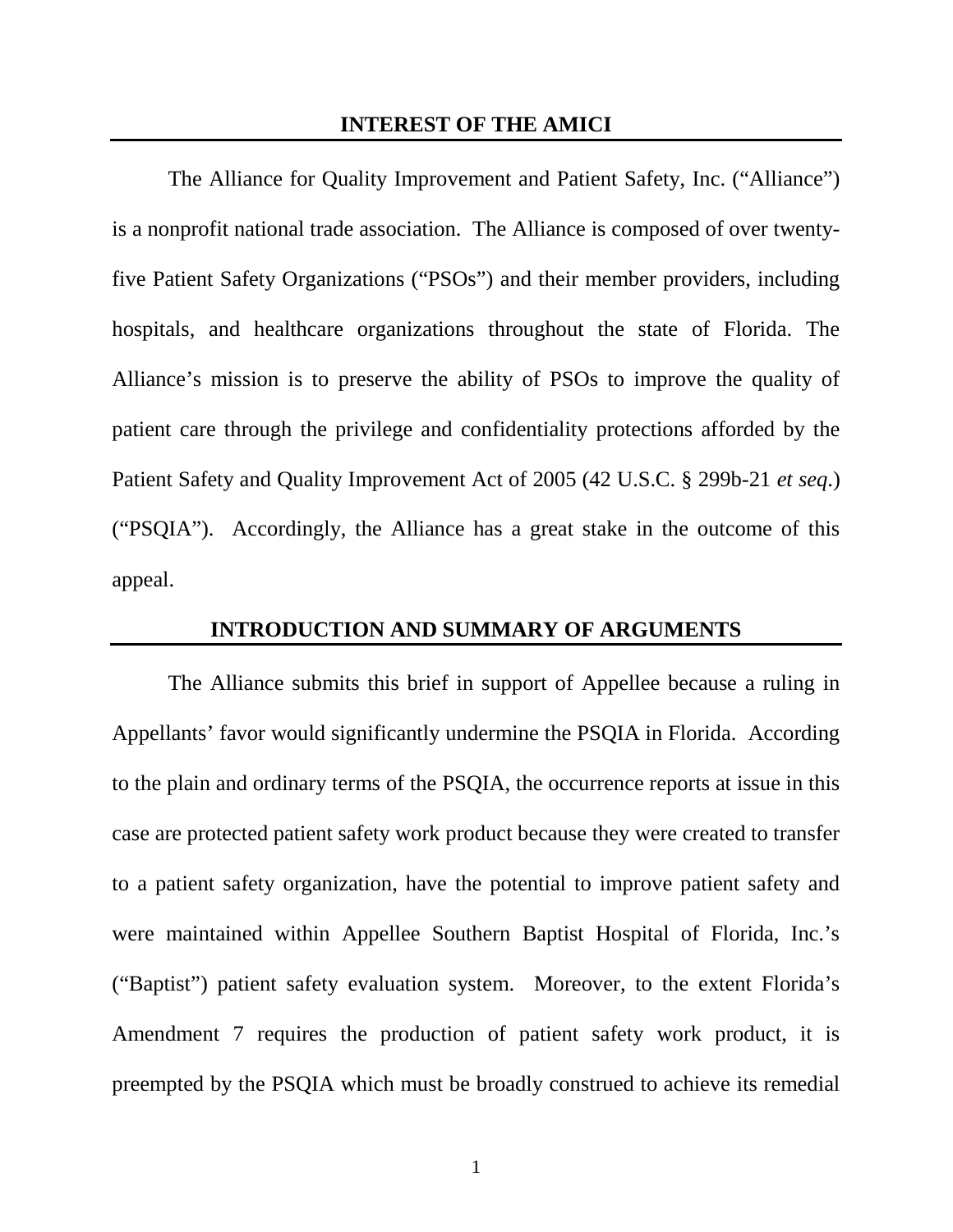purposes. Thus, the occurrence reports at issue in this case are plainly privileged.

Appellants' various attempts to avoid this inescapable conclusion are unpersuasive. Appellants' argument that state-mandated reports cannot be maintained within a Patient Safety Evaluation System as privileged must fail because patient safety work product can be used for any purpose within an entity. Federal protection of patient safety work product and Florida's mandate that state regulators be given access to internal risk management reports are complementary requirements. Providers can comply with state access requirements by taking advantage of the federal regulatory provision permitting them to maintain reports within their Patient Safety Evaluation Systems as privileged until the provider determines that the information is necessary to comply with a request for access by state regulators. Thus, Baptist is permitted to use the occurrence reports within its state-mandated internal risk management program.

### **ARGUMENT**

## I. **The PSQIA Preempts Amendment 7 of the Florida Constitution to the Extent it is Construed to Compel the Production of Patient Safety Work Product**

### **A. Congress Intended to Place Patient Safety Work Product Beyond the Reach of Regulators and Litigants to Encourage Self-Reporting and Critical Analysis Vital to Improving Patient Safety**

In enacting the PSQIA, Congress sought to create a "learning environment"

to improve patient safety and to counteract the culture of blame extant in the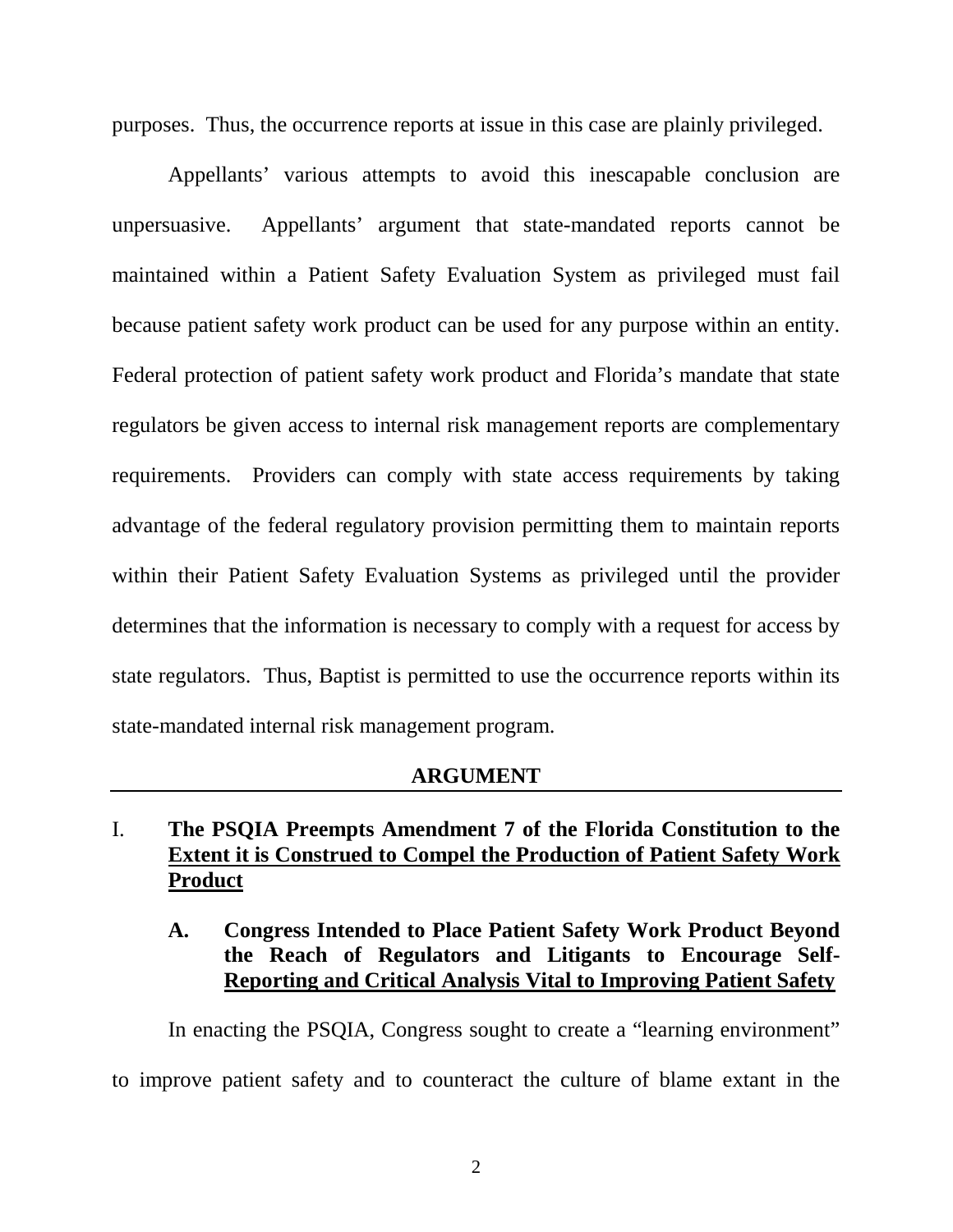litigation and regulatory processes. Congress explained,

The committee finds that S.720, the "Patient Safety and Quality Improvement Act of 2003" will promote a learning environment that is needed to move beyond the existing culture of blame and punishment that suppresses information about health care errors to a "culture of safety" that focuses on information sharing, improved patient safety and quality and the prevention of future medical errors. The committee believes that it is important to shift the current focus from culpability to a new paradigm of error reduction and quality improvement.

#### <span id="page-7-4"></span>S. REP. NO. 108-197 at p. 3.

<span id="page-7-2"></span>State peer review protections, which Florida abandoned when it adopted Amendment 7, were found by Congress to be "inadequate to allow for the sharing of information to promote patient safety." S. 544 109th Cong. § 2(9) (March 8, 2005). The PSQIA created strong privilege and confidentiality protections for patient safety work product to encourage the reporting and analysis of errors and "near misses" by providers and PSOs free from the fear that these reports would be subject to discovery by regulators and litigants. S. REP. NO. 108-196 at p. 5. The Act does not protect all health care information from discovery; only patient safety work product. 42 U.S.C. § 299b-22(d).

<span id="page-7-3"></span><span id="page-7-1"></span><span id="page-7-0"></span>The purpose of Amendment 7 "was to do away with existing restrictions on a patient's right to access a medical provider's history of adverse medical incidents and to provide a clear path to access those records." *Florida Hospital Waterman,*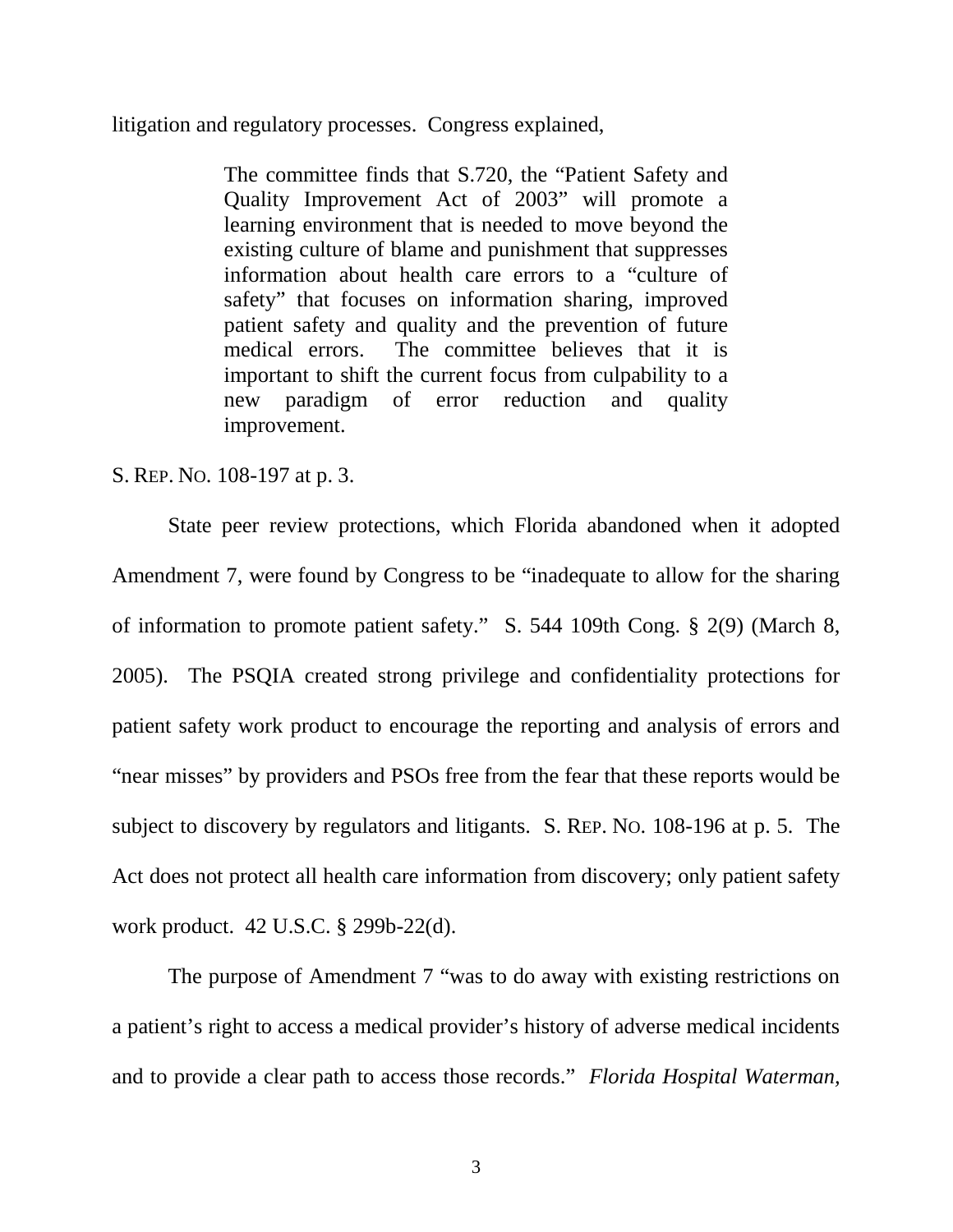*Inc. v. Buster*, 984 So. 2d 478, 489 (Fla. 2008). To the extent Amendment 7's reach encompasses patient safety work product in any particular case, there can be no state act more fundamentally at odds with Congress' philosophy and purpose in enacting the PSQIA. Contrary to Amici AARP's contention that Amendment 7 enhances the quality of health care by providing critical information to litigants and allowing patients to make informed decisions about their physician, Congress determined that neither of these purported benefits actually enhances health care. Both purported benefits are retrospective and narrow rather than the prospective systemic approach envisioned by Congress to avoid errors from occurring in the first place.

Nevertheless, Congress recognized that litigants need information to redress their injuries. For that reason, a patient's medical records, discharge records, billing records and other original provider records, as well as information maintained outside the Patient Safety Evaluation System, were excluded from the privilege. But Congress viewed the "culture of blame" as inhibiting, not enhancing, patient safety. Congress envisioned the cure to be a system in which providers, advised by PSOs, would collect and analyze data related to adverse events and then perform the self-critical analyses necessary to improve patient safety. Congress determined that ultimately individual patient safety would be found through systemic improvements led by providers and PSOs.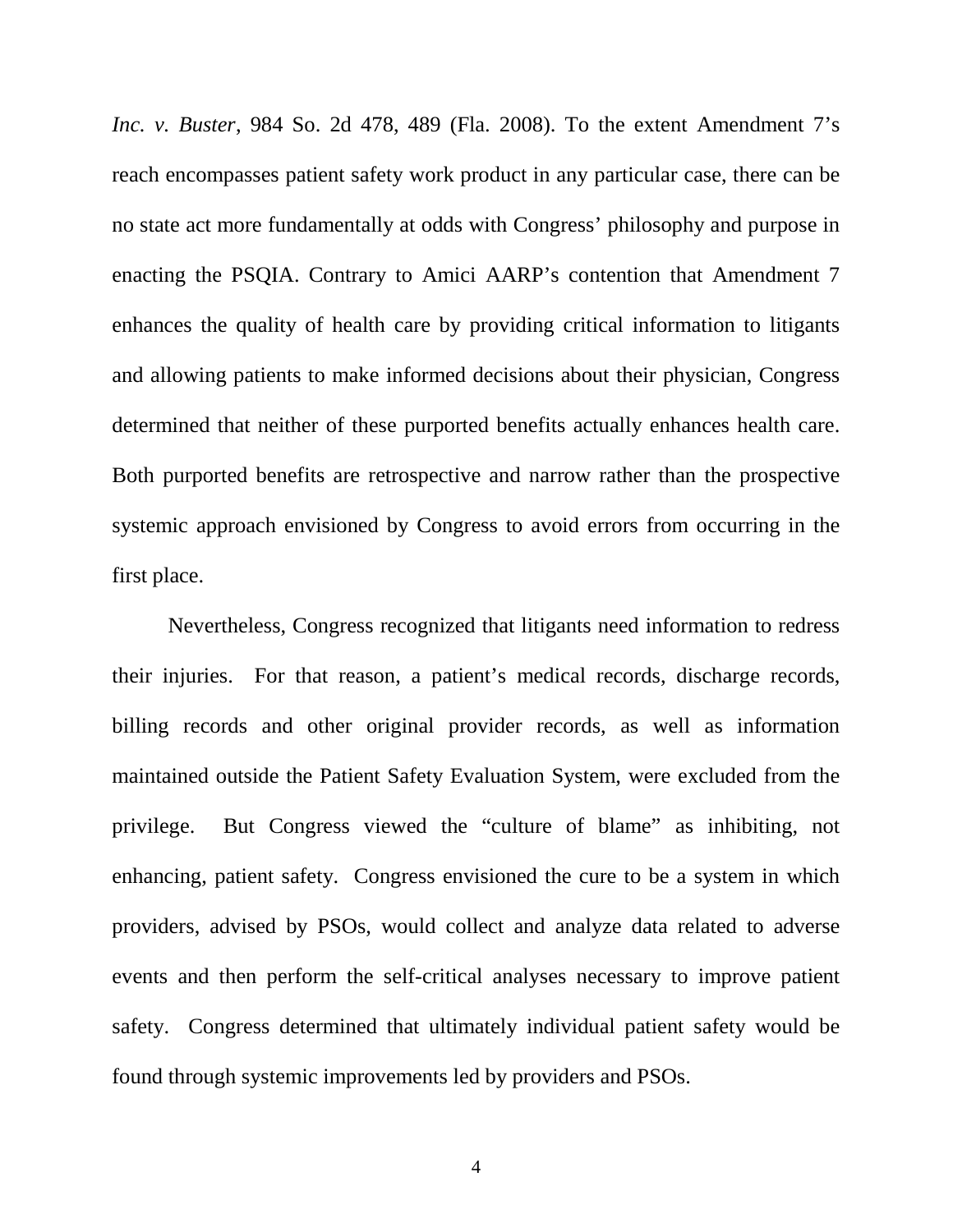<span id="page-9-3"></span><span id="page-9-2"></span>Congress was prompted to enact the PSQIA by data extrapolations suggesting that as many as 98,000 hospital patients lost their lives annually to preventable medical errors. *See Institute of Medicine, To Err is Human: Building a Safer Health System*, p. 1 (National Academy Press 1999); *See L. Leape, M.D., Institute of Medicine Error Figures Are Not Exaggerated, Journal of American Medical Association*, Vol. 284, No. 1, p. 95 (2000). Congress sees the privilege and confidentiality provisions of the PSQIA as the central components necessary to create the "culture of safety" and "learning environment" vital to preventing tens of thousands of deaths of American citizens every year. At the same time, Congress viewed the inadequacies of state peer review protections as inhibiting its goal to increase patient safety. In order to foster this goal, the privilege protection of the PSQIA, as a remedial measure designed to protect the public health, ought to be given its broadest interpretation consistent with its terms. The narrow view proffered by the Appellants would do nothing to improve patient safety and would ultimately discourage the widespread sharing of information the PSQIA was intended to promote.

<span id="page-9-1"></span><span id="page-9-0"></span>A remedial statute is one enacted to correct a problem. *Campus Communications, Inc. v. Earnhardt*, 821 So. 2d 388, 396 (Fla. Ct. App. 5th Dist. 2002). Such a statute must be construed liberally "in favor of granting access to the remedy provided by the Legislature." *Golf Channel v. Jenkins*, 752 So. 2d 561,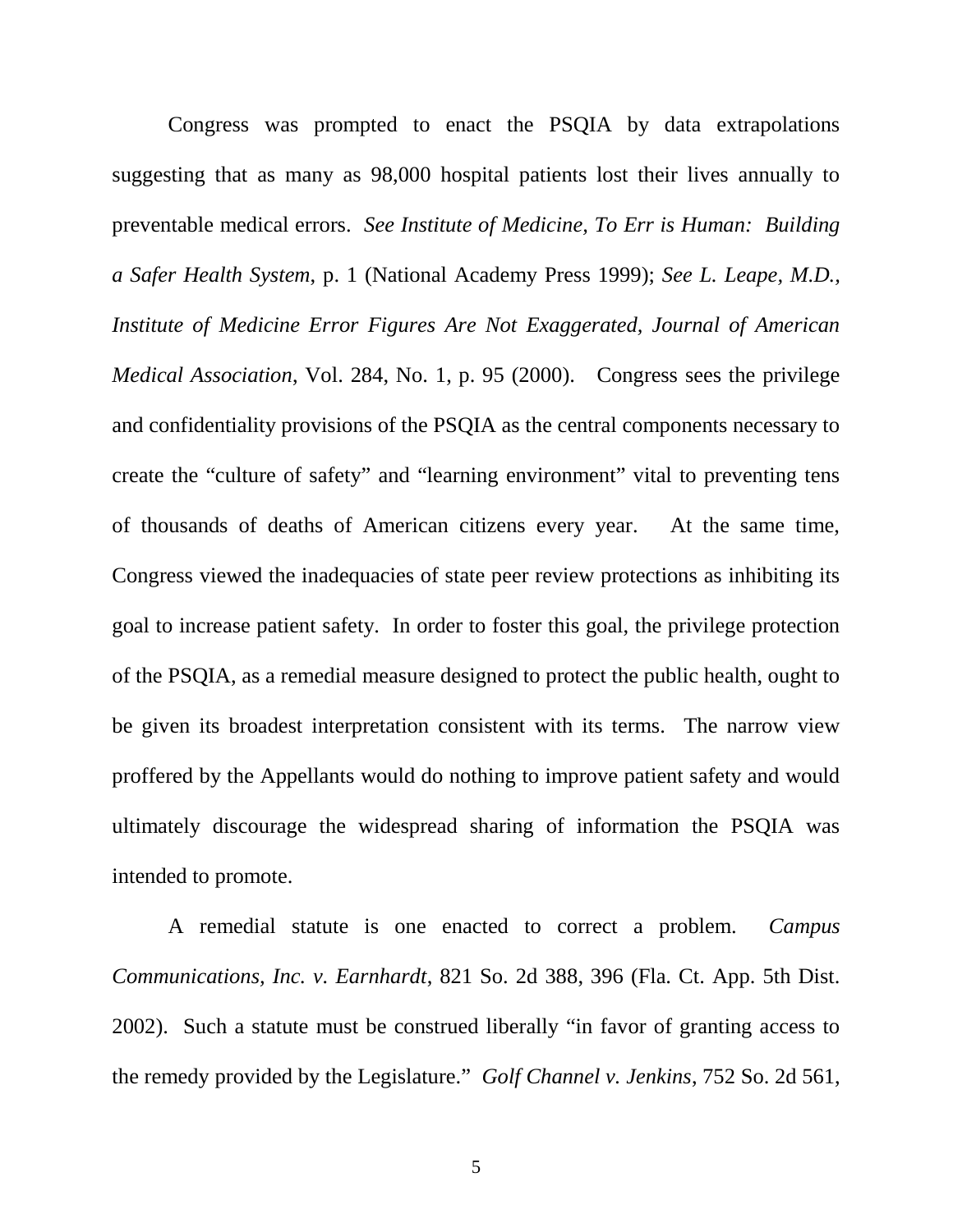<span id="page-10-0"></span>565-566 (Fla. 2000). Remedial statutes should be interpreted broadly "to suppress the evil identified by the legislature, and to advance the remedy intended." *Connor v. Division of Elections*, 643 So. 2d 75, 76 (Fla. Ct. App. 1st Dist. 1994). Courts must never interpret a remedial statute strictly or narrowly so as to "thwart the intent of the Legislature." *E.A.R. v. State*, 4 So. 3d 614, 629 (Fla. 2009).

<span id="page-10-3"></span><span id="page-10-2"></span><span id="page-10-1"></span>Broad protection of patient safety work product most assuredly has the potential to improve patient safety, health care quality and outcomes. "The breadth of data available to PSOs . . . will facilitate the identification and analysis of patterns of organization and behavior that can lead to errors." S. REP. NO. 108- 196, at 10. Reliable information is necessary for patient safety organizations to perform their fundamental patient safety activities, which include the collection and analysis of patient safety work product. *See* 42 U.S.C. § 299b-21(5). Data indicating the type of incident reported, the time or shift when the incident occurred, the circumstances of the incident, whether harm resulted from the incident, the existence of an unsafe condition, and factors contributing to the incident known at the time of the initial report is invaluable in identifying areas or personnel requiring improvement or change. That same information examined after remedial measures are implemented may be used to evaluate the effectiveness of such measures.

The protection of patient safety work product is essential to enable PSOs to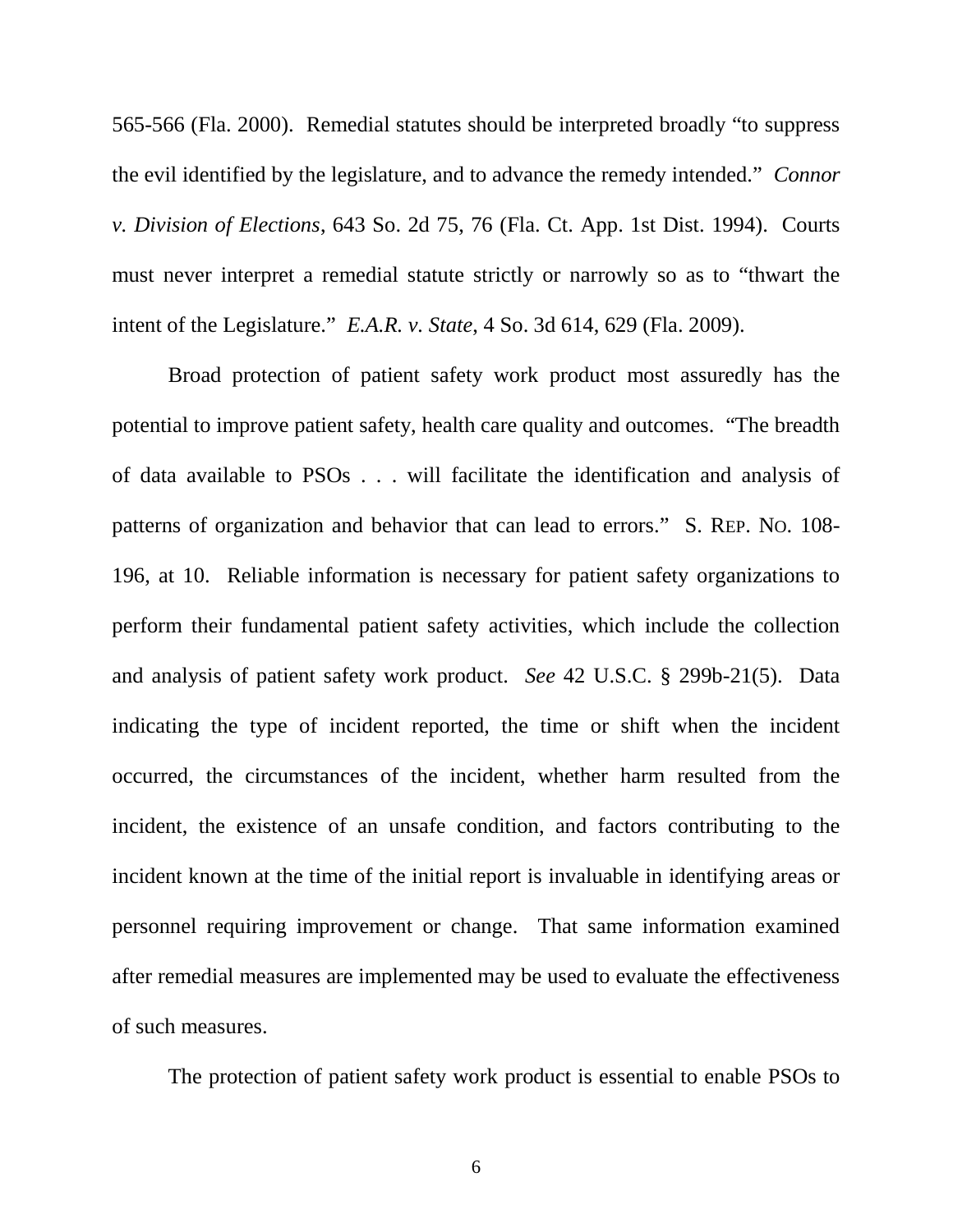<span id="page-11-3"></span>perform core patient safety activities such as "undertak[ing] broader statistical pattern analyses" across multiple providers. S. REP. NO. 108-196, at 10. Ultimately, such information is to be reported to a network of patient safety databases, created by HHS, "to be used to analyze national and regional statistics, including trends and patterns of health care errors." 42 U.S.C. § 299b-23(c). This national database is to provide "an interactive evidence-based management resource" for members of the health care system. 42 U.S.C. § 299b-23(a). It is a system that Congress rightly determined will save lives.

<span id="page-11-2"></span><span id="page-11-1"></span><span id="page-11-0"></span>If, as Appellants argue, a general state regulatory access provision is all that is required to nullify any claim of patient safety work product privilege, then there is no privilege. *See Upjohn Company v. United States*, 449 U.S. 383, 393 (1981) ("An uncertain privilege...is little better than no privilege at all."). The patient safety system that would survive would be a paper tiger, offering vanishingly narrow protections to any private entities that continued to participate. Indeed, the likely result of such a decision is the wholesale dismantling of the safety culture system Congress intended to create. *Tibbs v. Bunnell*, 448 S.W. 3d 796, 815 (Ky. 2014) (Abramson, J., dissenting) ("It is hard to imagine a holding more at odds with Congress's clear intent to foster provider trust in the patient safety system"... than permitting a trial court to "rummage through the provider's patient safety evaluation system and PSO submissions" in search of a state-mandated records . . .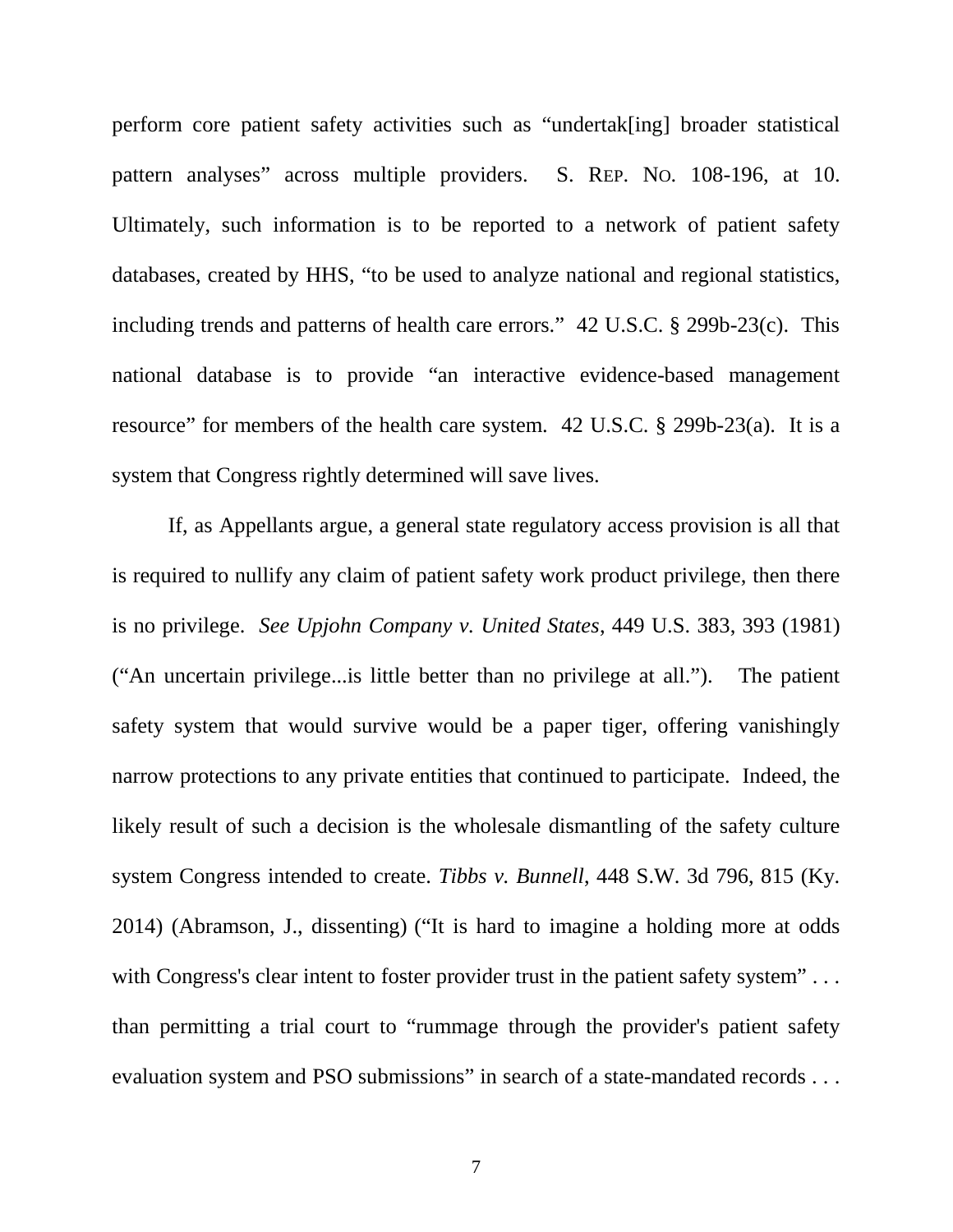and which "would completely undermine Congress's assurance to providers that they may participate in the patient safety system without fear of liability or harm to reputation."). A collapse of voluntary reporting would inevitably diminish the ability of health care systems to improve patient safety by identifying and correcting "faulty systems, processes, and conditions." This, in turn, would "undercut the Act's effectiveness in advancing patient safety" and may lead to increased patient injuries and deaths. See, *Id*. at 816.

## <span id="page-12-1"></span>**B. There is No Presumption Against Preemption Because Congress has Traditionally Regulated Health Care Information and has Concluded that State Regulatory and Tort Systems Have Failed to Improve Patient Safety**

<span id="page-12-0"></span>Contrary to the contentions of the amici curiae who filed briefs in support of Appellants, the PSQIA unequivocally preempts Amendment 7 when the provision is employed in an attempt to obtain patient safety work product. Amicus curiae AARP contends that the PSQIA does not preempt Amendment 7 due to the state's "historic police powers" in the areas of public health and welfare. Brief of Amicus Curiae AARP at pp. 3-4. While the United States Supreme Court has applied a presumption against preemption of state laws in areas traditionally regulated by the states, *see Medtronic, Inc. v. Lohr*, 518 U.S. 470, 485 (1996), that presumption simply does not exist where, as here, the statute contains a broad express preemption clause, the federal government has historically regulated in the field and the precipitating factor in enacting the federal statute is Congress' perception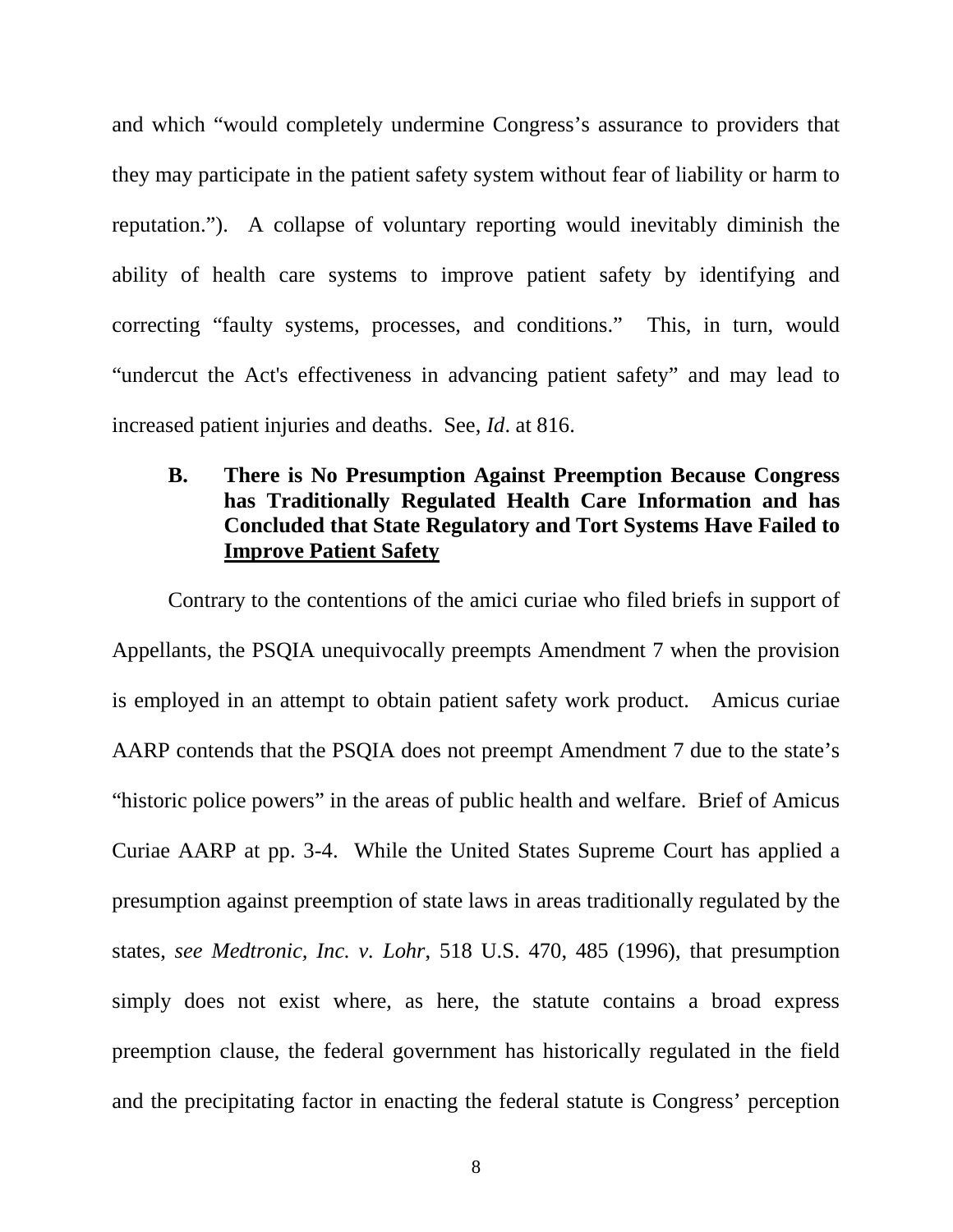of the inadequacies of state law.

<span id="page-13-1"></span><span id="page-13-0"></span>Congressional intent is the "touchstone" for courts deciding a preemption issue. *Wyeth v. Levine*, 129 S.Ct. 1187, 1194 (2009). Congressional intent is determined by a plain reading of the statutory text. *Alteria Group, Inc. v. Good*, 555 U.S. 70, 76 (2008). There are two types of federal preemption: express and implied. *Alteria Group, Inc.*, 555 U.S. at 76-77. Express preemption occurs when the federal statute indicates by its terms that state law is superseded. *Id*.

<span id="page-13-2"></span>The PSQIA contains express preemption language within its privilege and confidentiality provisions. 42 U.S.C.  $\S$  299b-22(a)-(b). Both provisions begin with the preamble: "[n]otwithstanding any federal, state or local law, and subject to [the exceptions of] subsection (c)," patient safety work product is declared privileged or confidential as the case may be." *Id*. The prefatory language clearly indicates that the provisions which follow supersede all other sources of law as they relate to the discoverability, using the broadest sense of the word, of patient safety work product. There can be no other meaning of such language. The statute also contains a meticulously crafted savings clause preserving those state laws providing greater protection for patient safety work product than PSQIA. *Id*. §  $299b-22(g)(1)$ . Such careful draftsmanship indicates a purpose to supersede state law.

Congress is also intimately involved in the regulation of healthcare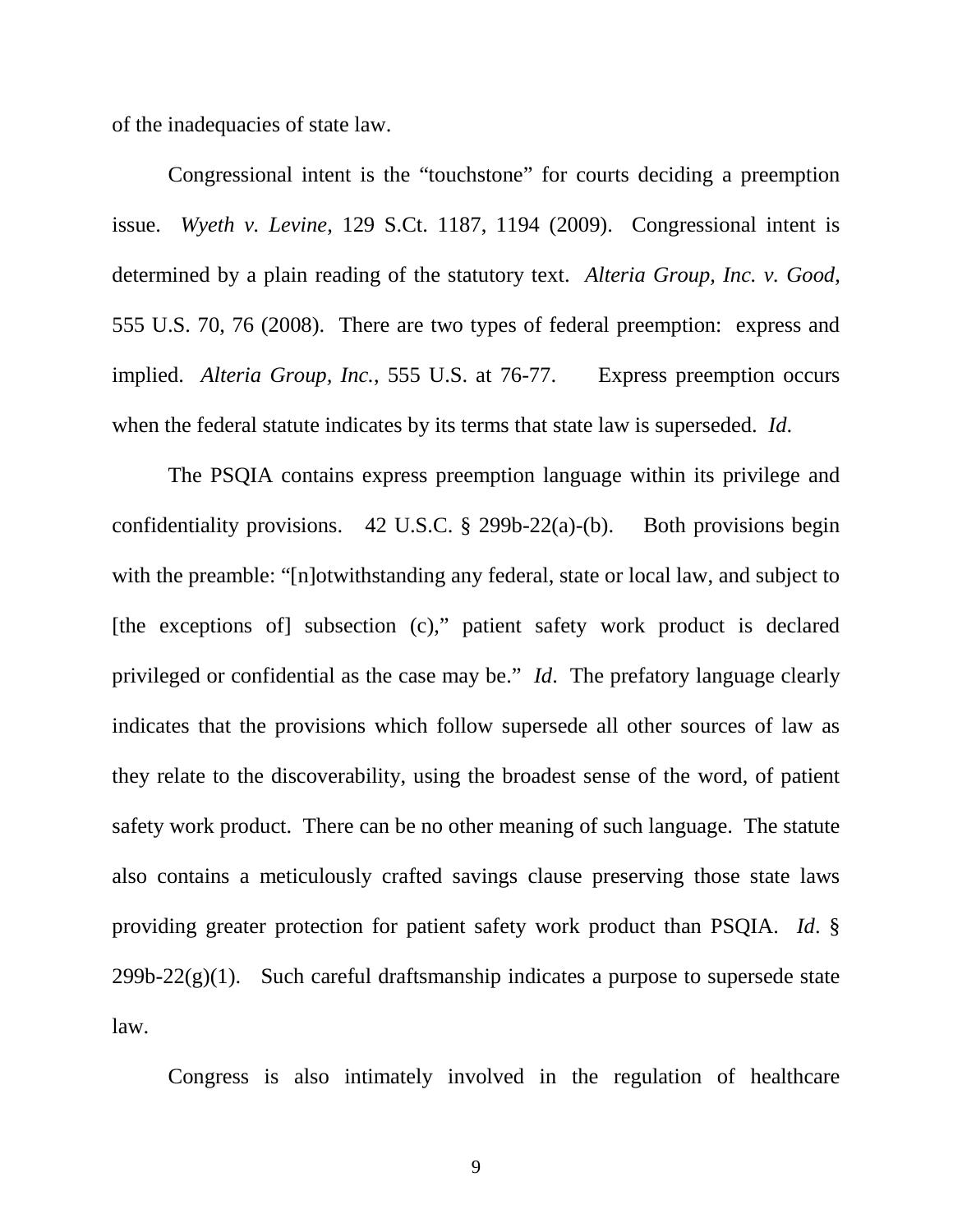<span id="page-14-1"></span><span id="page-14-0"></span>information. Since at least 1986, with the advent of the National Practitioner's Data Bank, and later the enactment of the Health Insurance Portability and Accountability Act ("HIPAA"), the federal government has been at the forefront in the regulation of healthcare information. See, 42 U.S.C. §§ 11101 *et seq.*; Health Insurance Portability and Accountability Act of 1996, Pub. L. No. 104-191 (1996) (codified as amended in scattered sections of U.S.C.).

<span id="page-14-2"></span>Finally, in enacting the PSQIA, Congress found that state mandatory reporting systems and peer review protections were inadequate to promote patient safety, the overriding purpose of the legislation. S. 544, 109th Cong. §§ 2(a)(6)- (7), (9). State programs created "few incentives and many barriers for providers to collect and report information regarding patient safety." *Id*. at 7. Mandatory state reporting systems were believed to be "plague[d]" by underreporting and not effective in aggregating and analyzing information to lead to "broad system improvements." *Institute of Medicine, To Err Is Human: Building A Safer Health System 92-93 (Linda T. Kohn et als. eds., National Academy Press 2000)*.

Because the PSQIA contains a broad express preemption clause, the federal government has historically played a significant role in regulating the field, and Congress enacted the legislation to remedy perceived failures in state law, all of the tests for preemption are satisfied and any claimed presumption against preemption is easily overcome.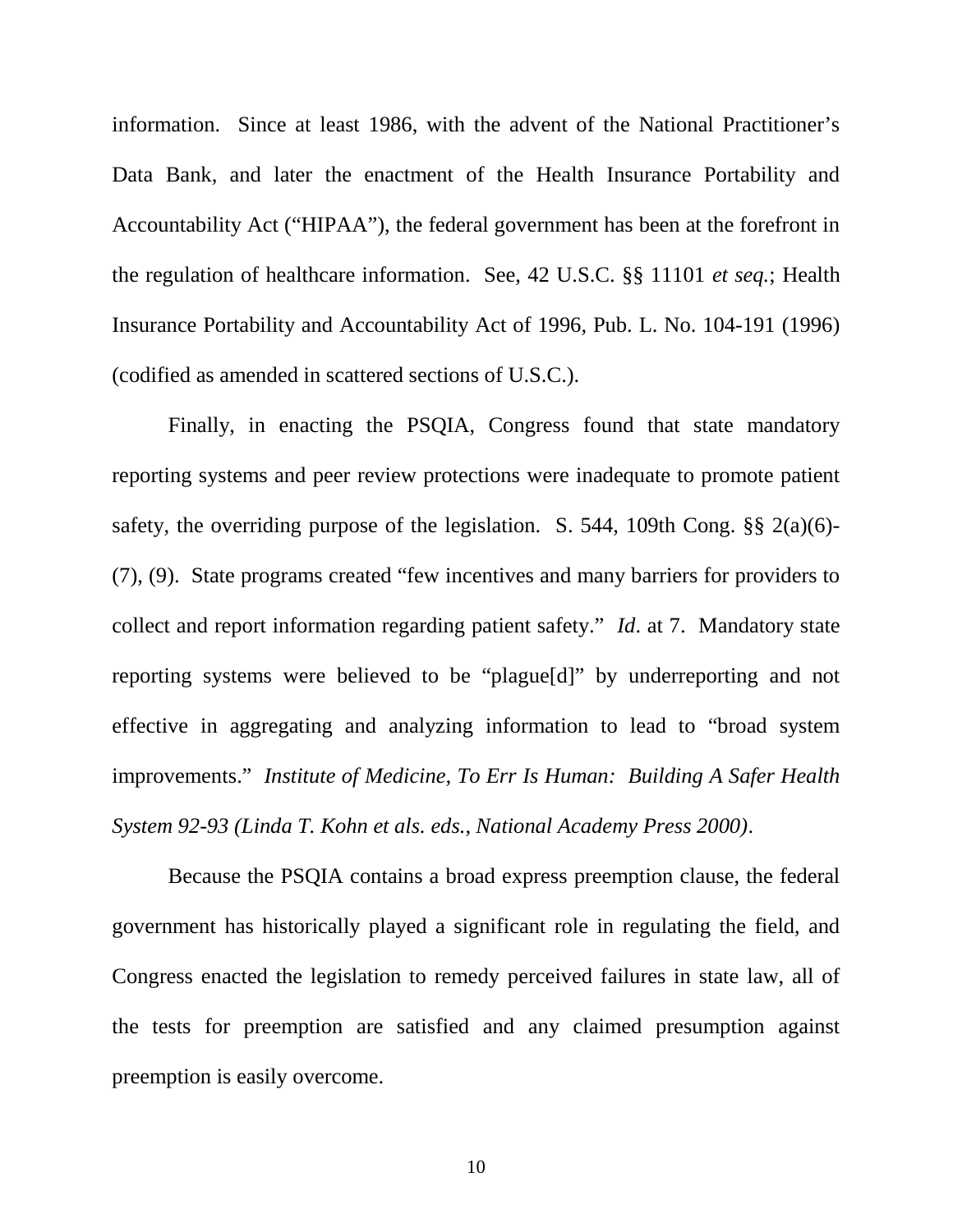### <span id="page-15-0"></span>**C. The PSQIA Preempts Amendment 7**

Even where a Congressional act contains an express preemption clause, the court must still discern its meaning and define its scope. *Alteria Group, Inc.*, 555 U.S. at 76. The plain language of the PSQIA's preemption clause nullifying "any other provision of federal, state or local law" which would subject patient safety work product to compelled disclosure by state subpoena or court order or subject patient safety work product to discovery in a state civil matter undeniably extends to Amendment 7 to the extent it is employed to compel production of that privileged material. *See* U.S.C. § 299b-22(a).

In light of the PSQIA's savings clause, preserving those state laws offering greater protection to patient safety work product than the federal act, the question is whether Amendment 7 offers less protection from compelled disclosure of patient safety work product than does the PSQIA. Without belaboring the analysis, to the extent the application of Amendment 7 would require production of patient safety work product, it is superseded by the express language of the federal act because such disclosure would destroy the federal statute's privilege protections. *See* 42 U.S.C. § 299b-22(a). The only question remaining is whether the subject incident reports are patient safety work product.

### <span id="page-15-1"></span>**II. The Subject Occurrence Reports are Privileged Patient Safety Work Product Whose Production Cannot Be Compelled By Court Order**

The Appellants again press the same arguments that were rejected by the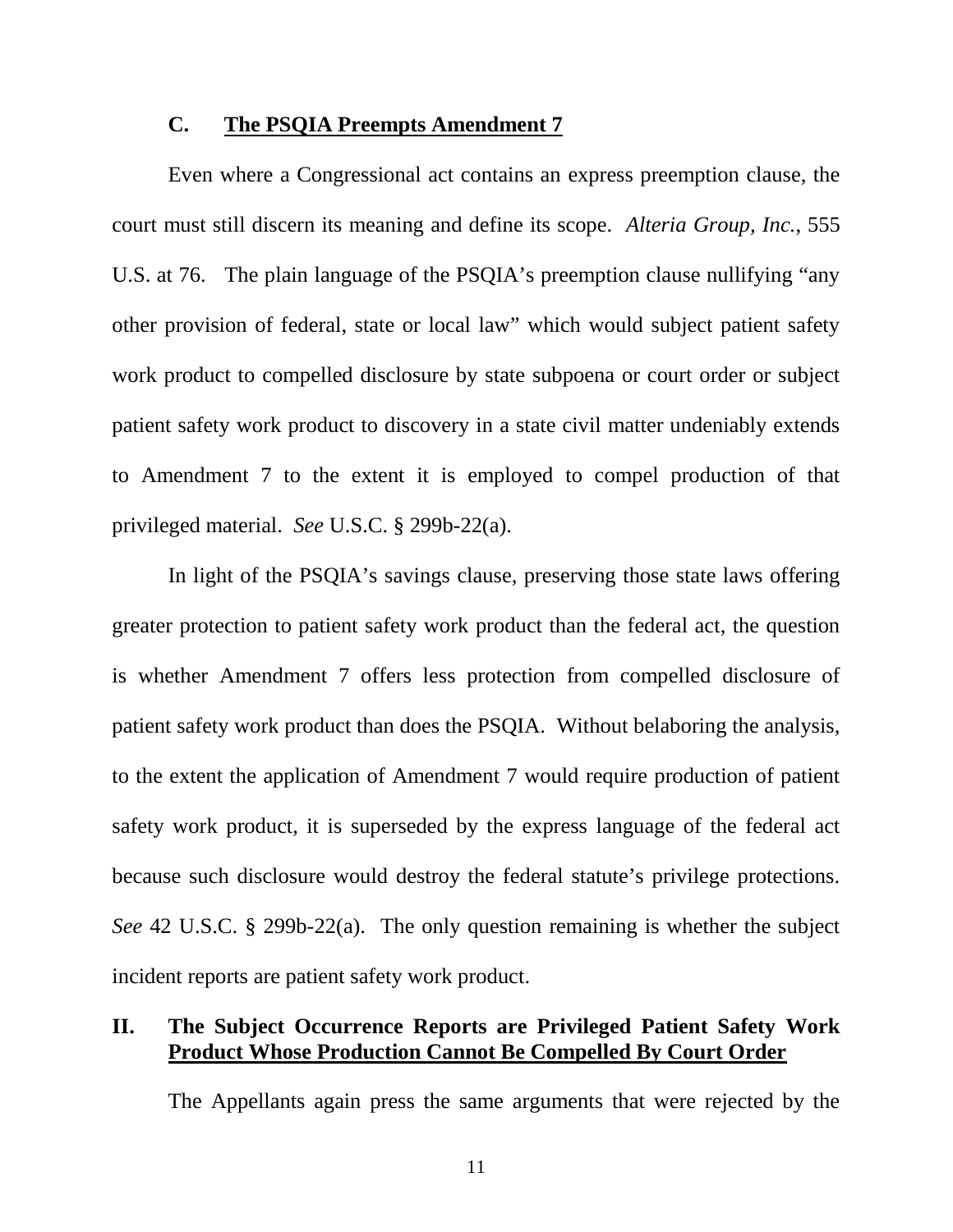First District Court of Appeals. Appellants contend that "[Florida's] state law obligations require Baptist to maintain all state-mandated information separately from any privileged database, so it is accessible to patients and state agencies." Initial Brief of Appellants, p. 28. Having failed to convince the First District that the occurrence reports were not privileged patient safety work product, Appellants flip their argument and contend that state law, rather than the PSQIA, dictates whether documents qualify for federal protection.

<span id="page-16-1"></span><span id="page-16-0"></span>Statutory language must be given its plain and ordinary meaning. *Krause v. Textron Fin. Corp.*, 59 So.3d 1085, 1089 (Fla. 2011). Pertinent to this appeal, in order to qualify as privileged patient safety work product, reports must be created or assembled to send to a patient safety organization and have the potential to improve patient safety in order to attain federal protection. 42 U.S.C. § 299b-21(7)(A). Beyond that, information which is "collected, maintained, or developed separately, or exists separately, from a patient safety evaluation system" is not patient safety work product. 42 U.S.C. § 299b-21(7)(B)(ii) (emphasis supplied). Here, Baptist offered unrefuted evidence that the subject occurrence reports were maintained within its patient safety evaluation system.

<span id="page-16-2"></span>Without citation to any statutory authority, Appellants contend that the Florida statutory scheme requires that the subject occurrence reports be maintained separately from Baptist's PSES. Nowhere in the Florida statute is such a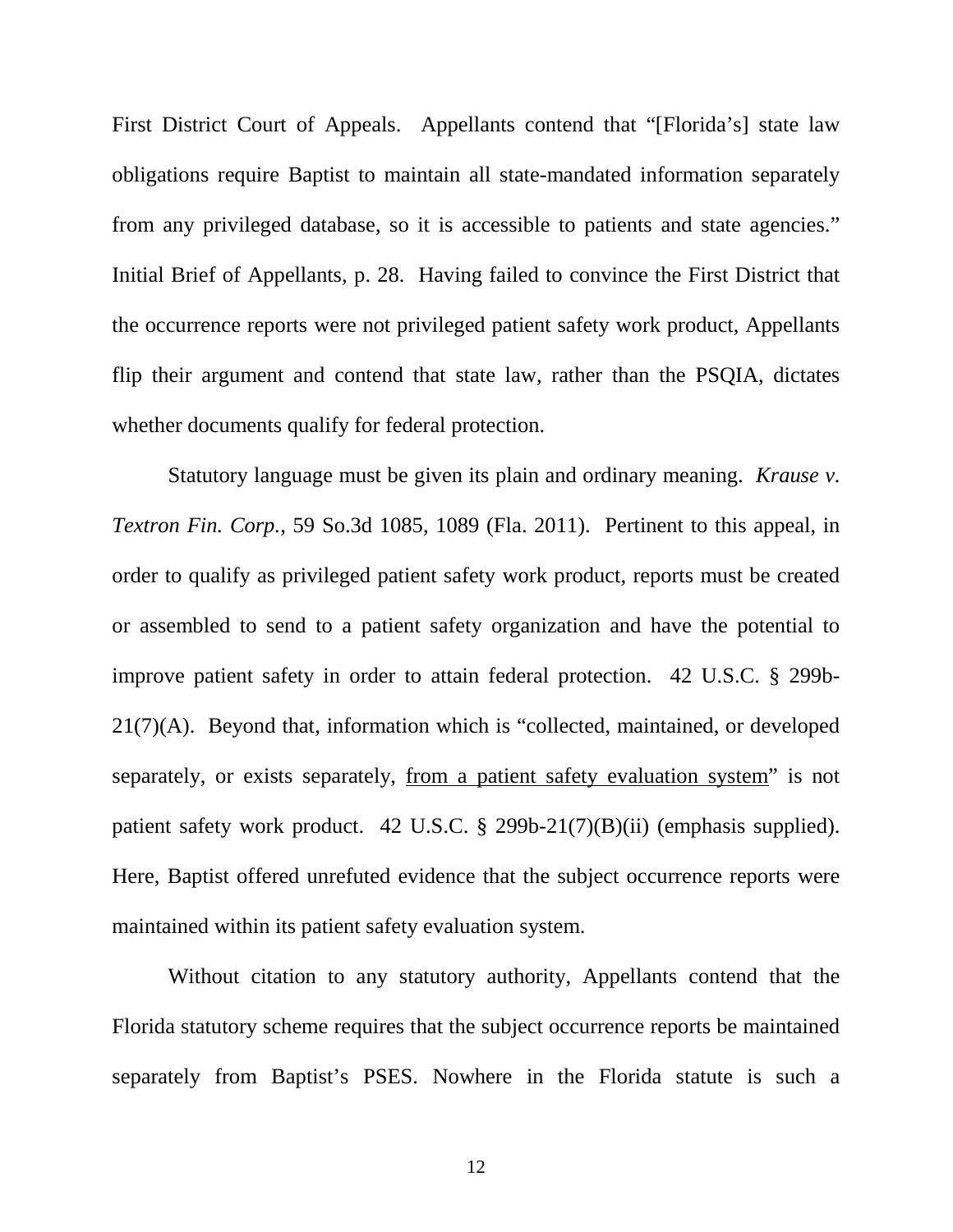<span id="page-17-2"></span>requirement expressed. The pertinent statute, at best, grants state regulators, not state court litigants, "access" to the occurrence reports. § 395.0197 (13), Fla. Stat. (2014). The implementing regulation mandates that incident reports "shall be made available for review to any authorized representative of the Agency upon request during normal working hours." Fla. Admin. Code R. 59A 10.0055(3)(b). Providers who fail to provide regulators with access may face heavy penalties. Nowhere does the statute provide litigants with access to the documents.

<span id="page-17-1"></span>Nothing within the PSQIA should be construed to "limit" the "reporting" or "recordkeeping" requirements imposed under federal, state or local law. 42 U.S.C. §§ 299b-21(7)(B)(iii)(II-III). Thus, the critical inquiry is the meaning of "reporting" and "recordkeeping" under the PSQIA.

<span id="page-17-3"></span><span id="page-17-0"></span>"Reporting" as used in Section 299b-21(7)(B)(iii)(II), must be defined according to its ordinary meaning. The plain meaning of the verb "report" means "to make known to the proper authorities" such as to "report a fire." Report Definition, Merriam-Webster.com, [https://www.merriam-webster.com/dictionary/](https://www.merriam-webster.com/dictionary/report) [report \(last visited April 22, 2016\). The word connotes an affirmative act in which](https://www.merriam-webster.com/dictionary/report) information from one party is conveyed to another. In fact, the context in which "reporting" is used in the PSQIA's CLARIFICATION only confirms that it requires an affirmative conveyance. *See* 42 U.S.C. § 299b-21(7)(B)(ii)(II) ("the reporting of information described in this subparagraph **to** a Federal, State, or local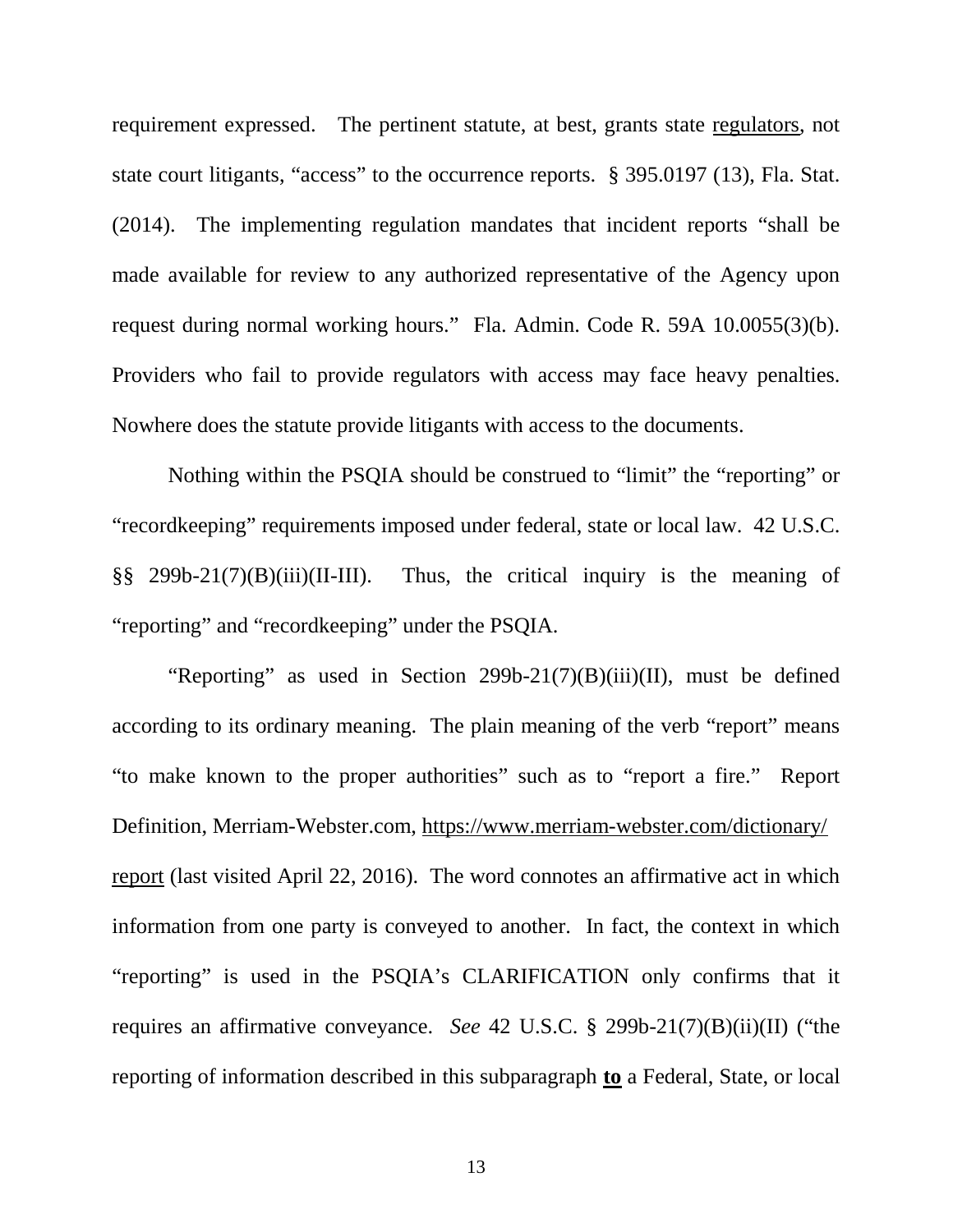<span id="page-18-1"></span>governmental agency …") (emphasis added).

<span id="page-18-4"></span><span id="page-18-2"></span><span id="page-18-0"></span>By contrast, §§ 395.0197(1)(e) & (4) Fla. Stat. (2014), requiring the creation of internal incident reports related to statutorily defined "adverse incidents," contains no requirement that these records be reported to any outside agency; only that the state be permitted "access." *See* §§ 395.0197(1)(e), (4), & (13), Fla. Stat.  $(2014)$ ; Fla. Admin. Code R. 59A-10.0055 $(3)(b)$ . Where a statute employs one word in one place and different word in another, the presumption is that the different terms have different meanings. *Cannon v. Univ. Chicago*, 441 U.S. 677, 696-98 (1979). When the Florida legislature enacted Section 395.0197, it used the word "submit" or "report" when it required providers to convey or transfer information to the regulatory agency. *See* §§ 395.0197(6) & (7), Fla. Stat. (2014). It did not do so with regard to incident reports. *See id*. at (13). "Access" means "the freedom or ability to obtain or make use of something." Access Definition, Merriam-Webster.com,

<span id="page-18-5"></span><span id="page-18-3"></span><https://www.merriam-webster.com/dictionary/access>(last visited April 22, 2016). It requires no affirmative conveyance and merely creates a possible, future review or acquisition of information. This Court has interpreted Amendment 7 consistently with the ordinary meaning of "access," finding that the purpose of the amendment is "to give patients, **upon request**, the right to review records of health care facilities or providers adverse medical incidents, including those which could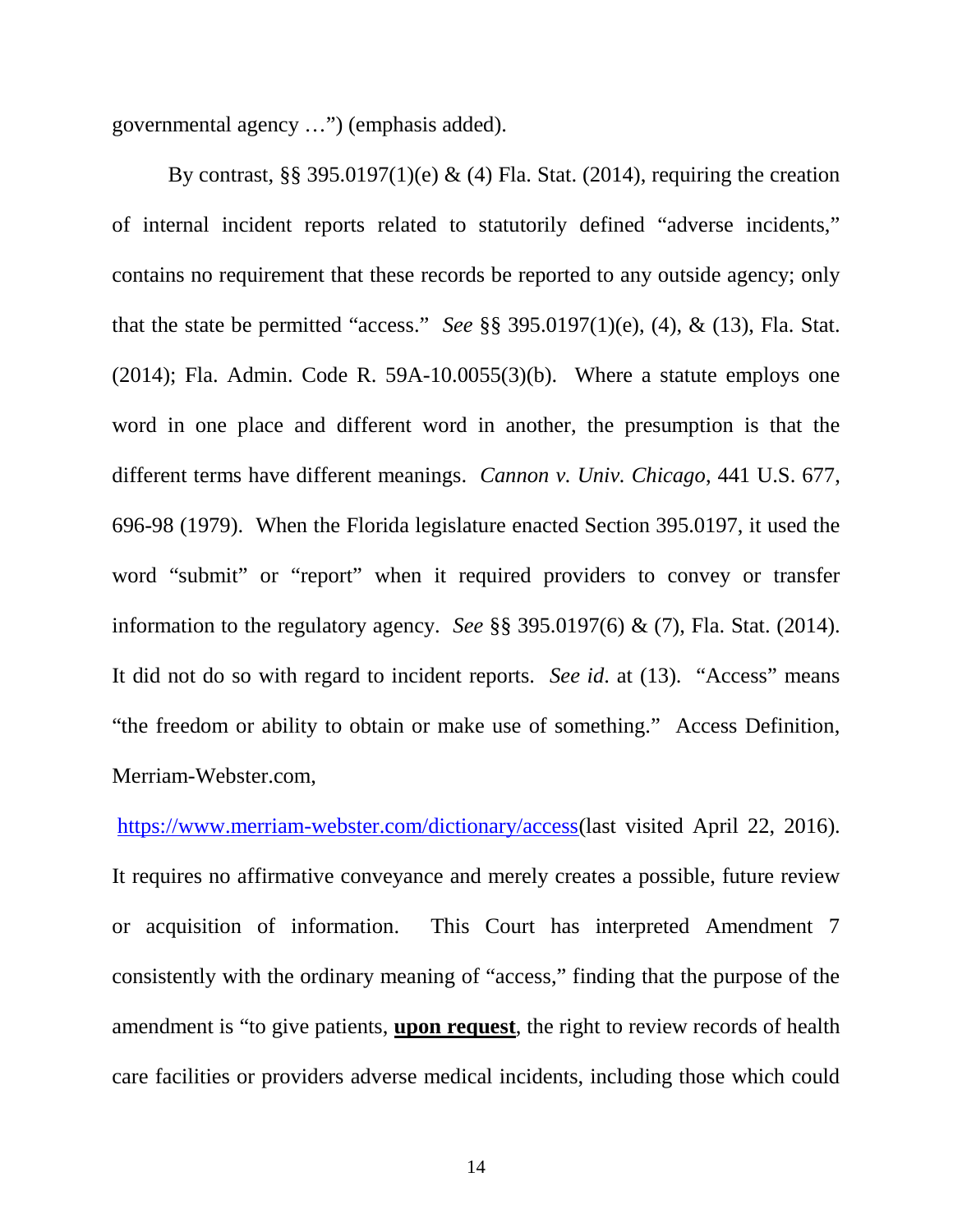<span id="page-19-0"></span>cause injury or death." *West Florida Reg. Med. Ctr. Inc. v. See*, 79 So. 3d at 1 (Fla. 2012) (emphasis supplied and citations omitted). Read as a whole, nothing within the statutory definition of "patient safety work product" prohibits the collection and maintenance of records within a PSES which are required to be created under state law so long as the provider is not obligated to "report" those records to a state agency. "Report" does not mean "access." Therefore, the ordinary meaning of "reporting" as used by Congress in the CLARIFICATION does not encompass the granting of "access" to a document as described in the pertinent Florida statutes and constitutional provision.

<span id="page-19-2"></span><span id="page-19-1"></span>Moreover, nothing in the PSQIA prohibits the privilege from having some effect upon state recordkeeping obligations so long as those obligations are not "limited." 42 U.S.C. § 299b-21(7)(B)(iii)(III). Baptist's collection and maintenance of statutory "adverse incident" records within its PSES also does nothing to limit a state "recordkeeping" requirement. "Recordkeeping" means "the act or process of creating and maintaining records." Recordkeeping Definition, The Collins English Dictionary Online, <http://www.collinsdictionary.com/> Dictionary/English/recordkeeping (last visited April 22, 2016). "Limit" is defined as "to curtail or reduce in quantity or extent." Limit Definition, Merriam-Webster.com, <https://www.merriam-webster.com/dictionary/limit> (last visited April 22, 2016). Florida hospitals, including Appellee, are required to maintain,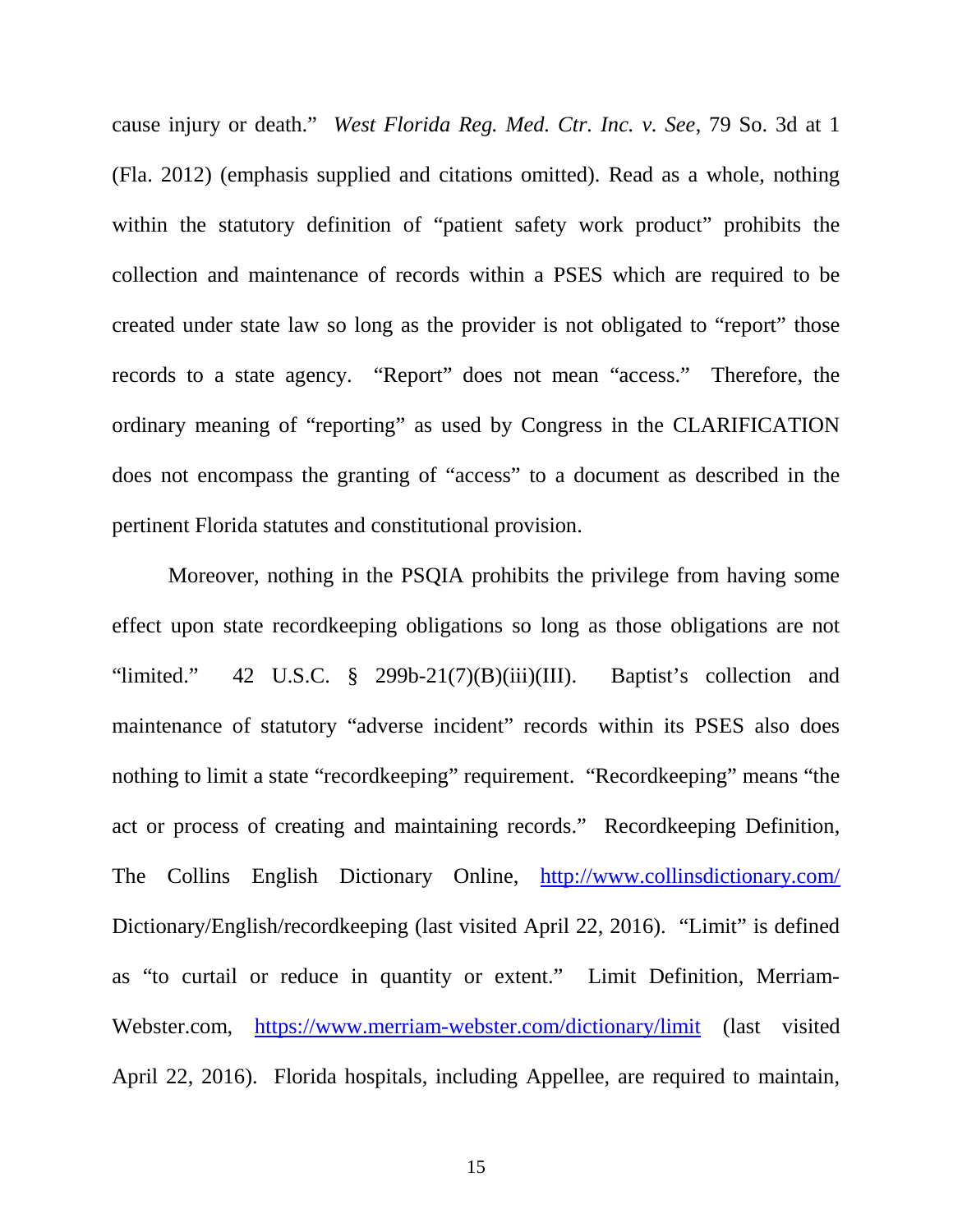but not report, certain records under §§ 395.0197(1)(e) & (4), Fla. Stat. (2014), including records which might constitute "adverse incident" records under Amendment 7. Such records must still be created and maintained under Florida law, although such records are privileged under the PSQIA. Thus, the privilege imposes no limitation on the provider's obligation to keep state-mandated records.

<span id="page-20-1"></span>In order to encourage widespread provider participation in the PSQIA, the United States Department of Health and Human Services chose to make participation as administratively easy and cost-efficient as possible. 73 Fed. Reg. 70732, 70741 (November 21, 2008). Recognizing that requiring providers to maintain duplicative information systems would discourage participation, HHS, through its duly-promulgated regulations, permits providers to remove patient safety work product from its patient safety evaluation system so long as the information has not yet been transmitted to a PSO and the provider documents its action. 42 C.F.R. § 3.20 Definition of Patient Safety Work Product (2)(ii)(A)-(B).

<span id="page-20-0"></span>This provision dovetails with Florida's regulatory scheme requiring the creation of internal risk management programs. Florida regulators obtain access to the occurrence reports "upon request." Fla. Admin. Code R. 59A-10-0055(3)(b). The PSQIA guarantees access by oversight entities to "the original information in the same manner as such entities have had access prior to the passage of the Patient Safety Act." 73 Fed. Reg. at 70742. As in the past, Florida regulators can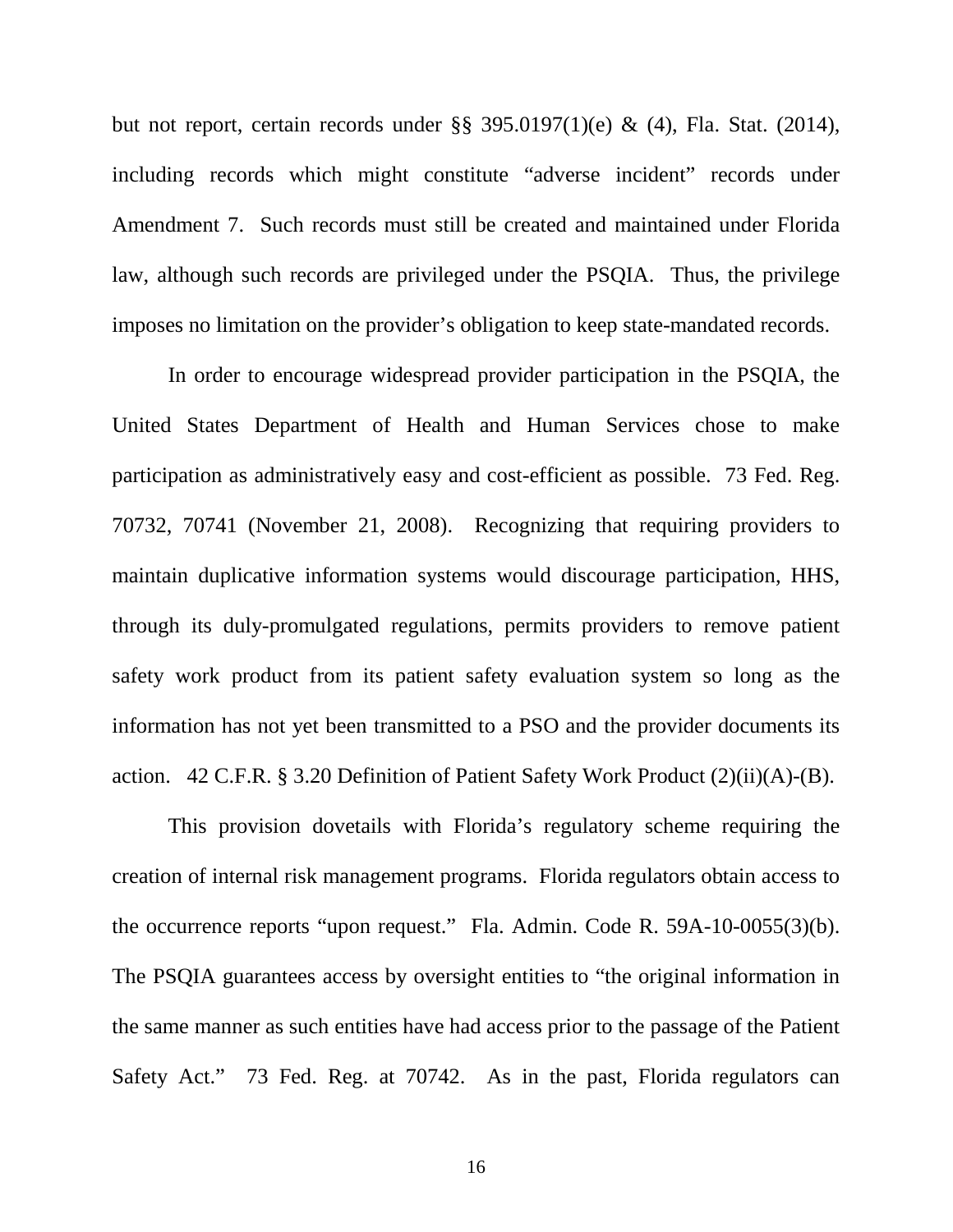continue to request access to the occurrence reports. HHS is clear that external regulatory obligations must be satisfied with non-privileged information. If the report has not been transmitted to a PSO, it may be provided to the regulator. If it has been transmitted to a PSO, the report may not be provided to the state regulator. But state regulators are in no worse position than they were before passage of the PSQIA when providers were free to acquiesce to the request, provide original documents to assist regulators in their investigation, or refuse to cooperate and face sanctions. The fact that regulators may eventually obtain access to the occurrence reports while litigants may not simply due to fortuitous timing is not a reason to deny the privilege protections under the Act. Nothing in the PSQIA requires that regulators and litigants have either equal access or access to information simultaneously.

Accordingly, the occurrence reports are plainly patient safety work product under the PSQIA.

## **III. Patient Safety Work Product Can Be Used Internally For Any Purpose Including Any Requirement To Maintain Incident Reports Within Its Internal Risk Management Program**

<span id="page-21-0"></span>Appellants mistakenly persist in their dual purpose argument, contending that the creation or assembly of the information must be for the sole purpose of transmitting it to the PSO. First, nowhere in the definition of patient safety work product does the word "sole" or any of its synonyms appear. *See* 42 U.S.C. §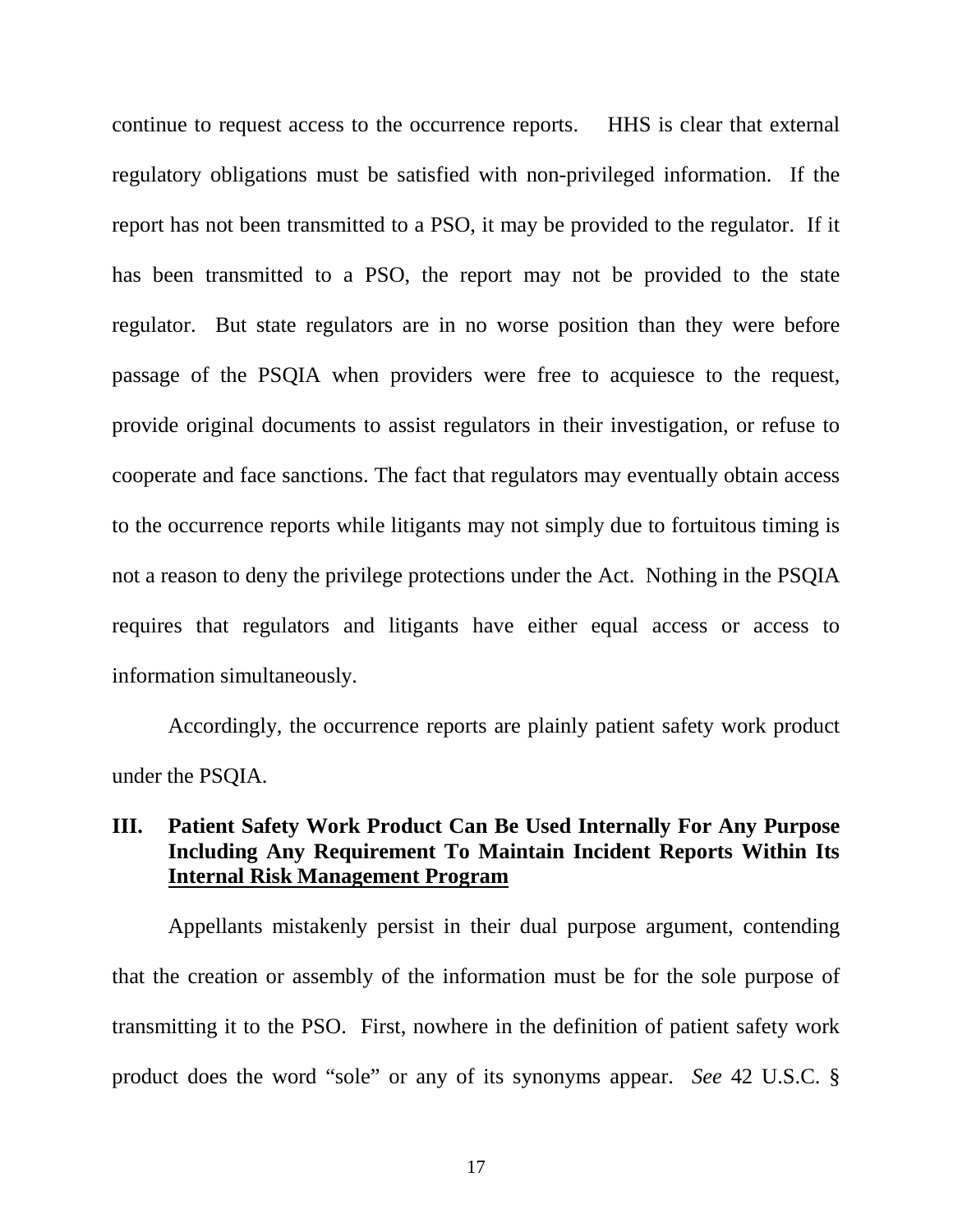<span id="page-22-0"></span>299b-21(7). Second, the Act expressly provides that none of its provisions prohibit "any person from conducting additional analysis [of patient safety work product] for *any purpose*" even if that analysis involves issues similar or identical considered by the PSO or within the PSES. 42 U.S.C. § 299b-22(h). Third, patient safety work product can be used internally within an organization for "any purpose." 73 Fed. Reg. at 70779; *see also id.* at 70737. ("The final rule does not limit the purpose for which patient safety work product may be shared internal to an entity.") These internal uses include, but are not limited to, "educational, academic or other professional purposes" (*id*. at 70778), or "credentialing, disciplinary or peer review purposes." (*id*. at 70779).

<span id="page-22-1"></span>Florida law mandates the creation of an "internal" risk management program. §395.0197(1), Fla. Stat. (2014) Providers need only "file" incident reports with their own risk managers. *Id*. at (4). As providers can use patient safety work product internally for "any purpose" under the federal act, the use of patient safety work product occurrence reports as part of a state-mandated internal risk management program is consistent with both the PSQIA and state law.

In order to be privileged, the information or reports need only be created or assembled to disclose to a PSO. The fact that such reports are used for other purposes is expressly permitted by the Patient Safety Act and does not vitiate the privilege. Appellants' dual purpose argument is therefore simply incorrect.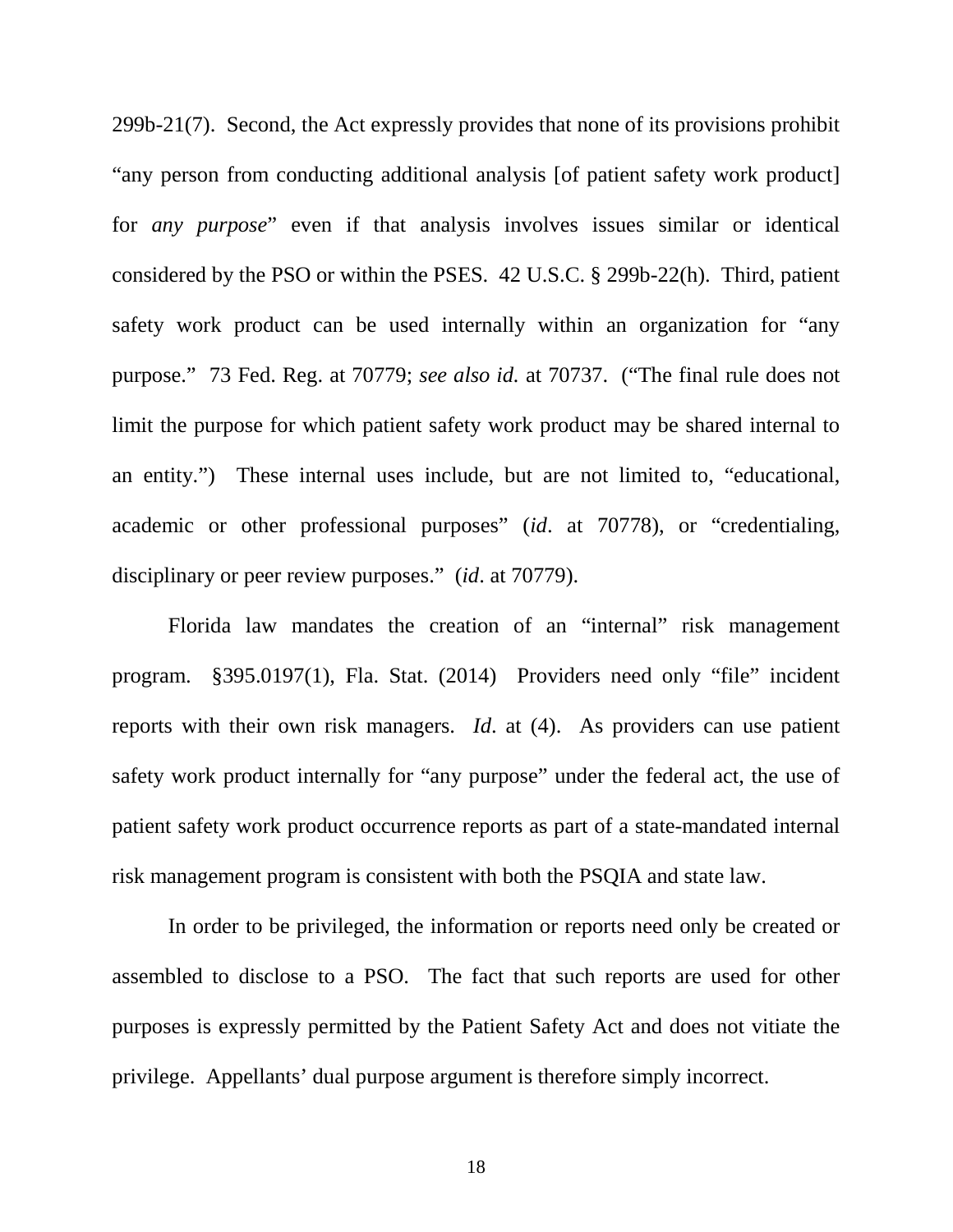### **CONCLUSION**

This Court must interpret the PSQIA to the fullest extent of the language of the Act's privilege protections in order to achieve Congress' purpose to create an environment in which providers, assisted by PSOs, can collect data and perform self-critical analysis necessary to improve patient safety and save lives. The PSQIA and its associated regulations permit providers to maintain information within their patient safety evaluation systems while still satisfying state-mandated recordkeeping requirements. The Appellee's occurrence reports constitute patient safety work product and are privileged.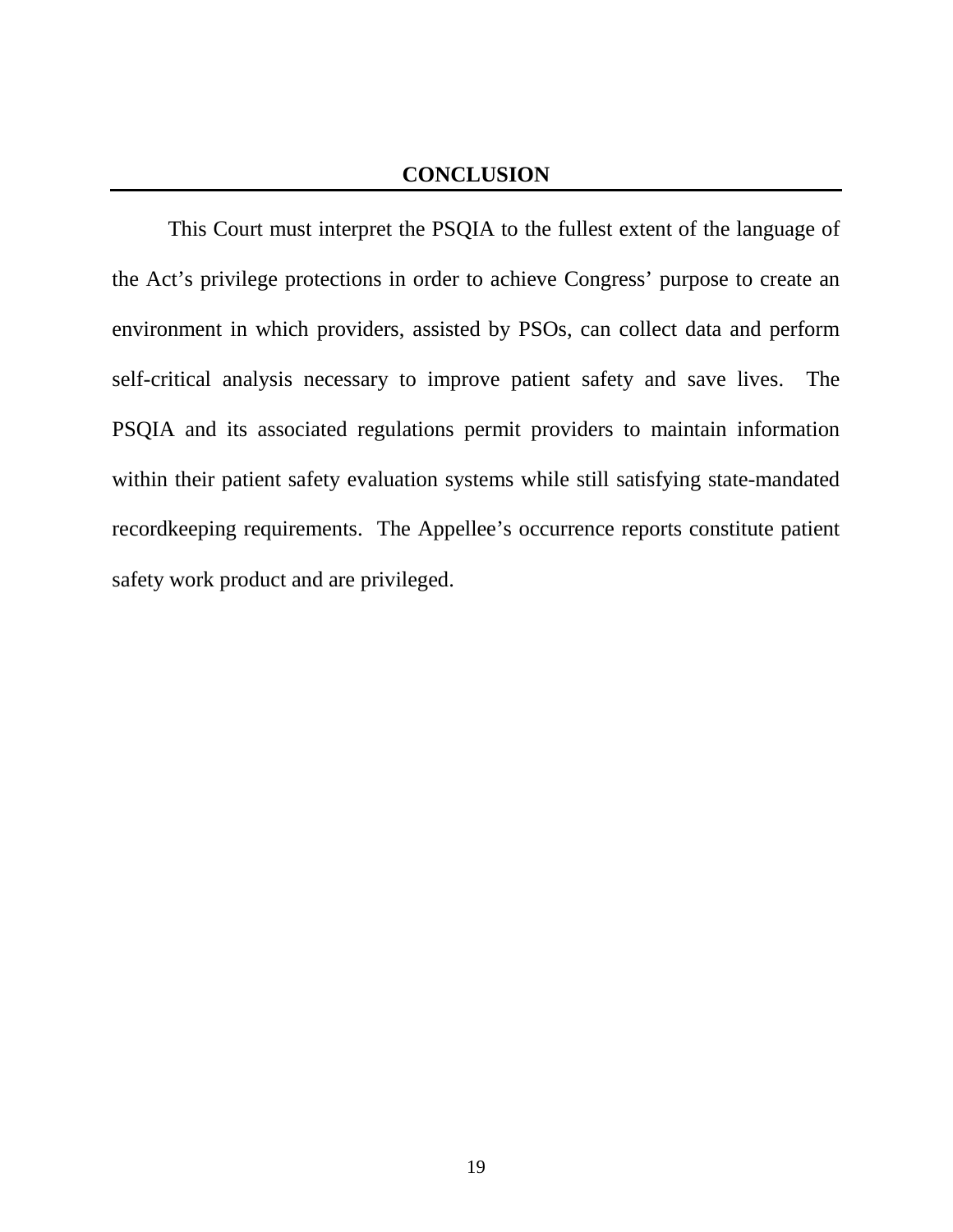#### Date: May 2, 2016 */s/ <i>Elizabeth Campbell*

Elizabeth Campbell Florida Bar No. 27916 LOCKE LORD LLP 525 Okeechobee Blvd., Suite 1600 West Palm Beach, FL 33401 Tel +1 404 870 4679 Fax +1 404 806 5679 Email: ecampbell@lockelord.com

Paul E. Dwyer (*Pro Hac Vice* admission pending) LOCKE LORD LLP 2800 Financial Plaza Providence, RI 02903 Telephone: (401) 274-9200 Email: Paul.Dwyer@lockelord.com

*Counsel for The Alliance for Quality Improvement and Patient Safety, Inc.*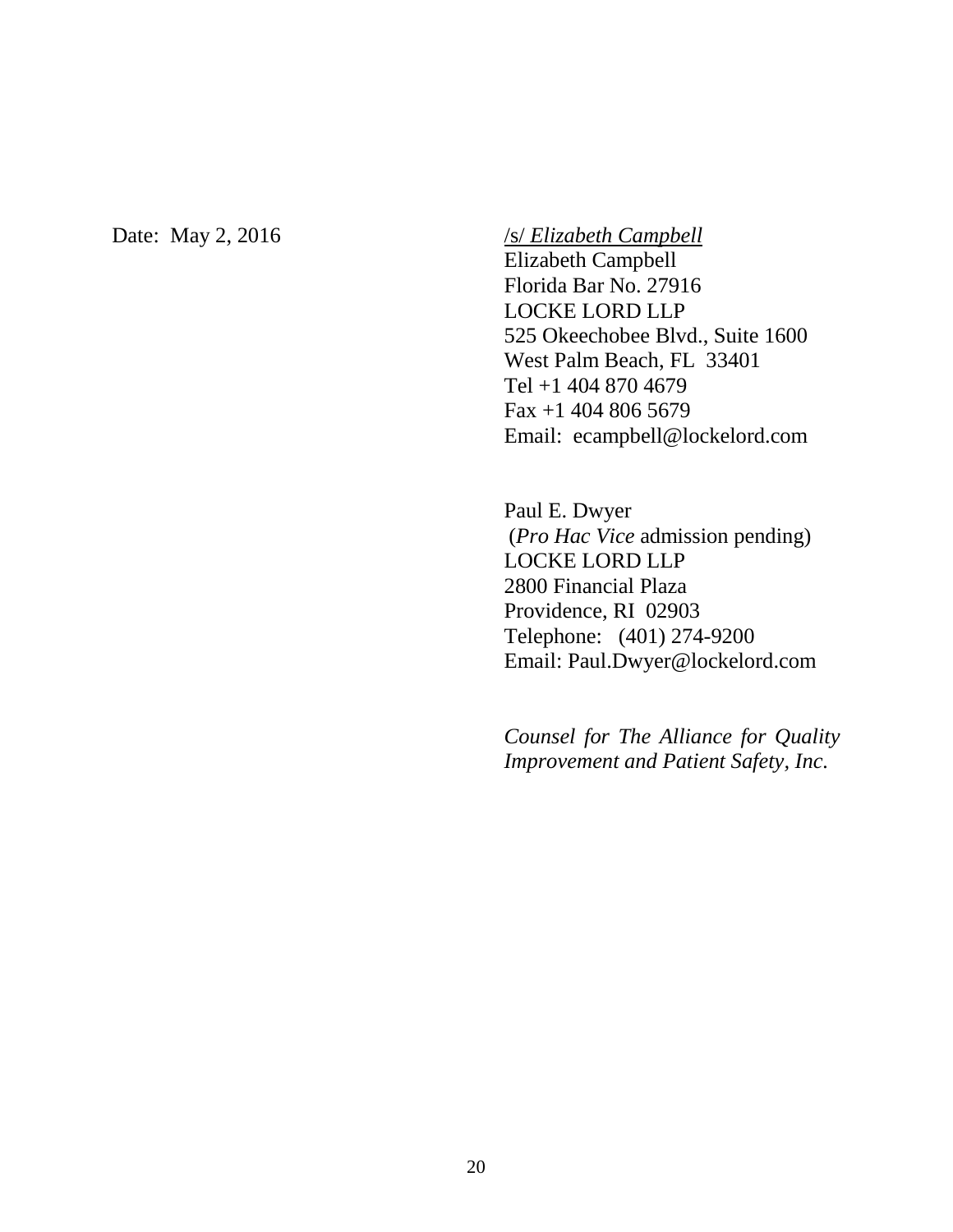### **CERTIFICATE OF SERVICE**

I HEREBY CERTIFY that a true and correct copy of the foregoing has been electronically filed using the Supreme Court of Florida's e-Portal system, and I further certify it has been furnished to the individuals identified on the attached Service List via electronic mail on May 2, 2016.

> /s/ *Elizabeth Campbell* Elizabeth Campbell Florida Bar No. 27916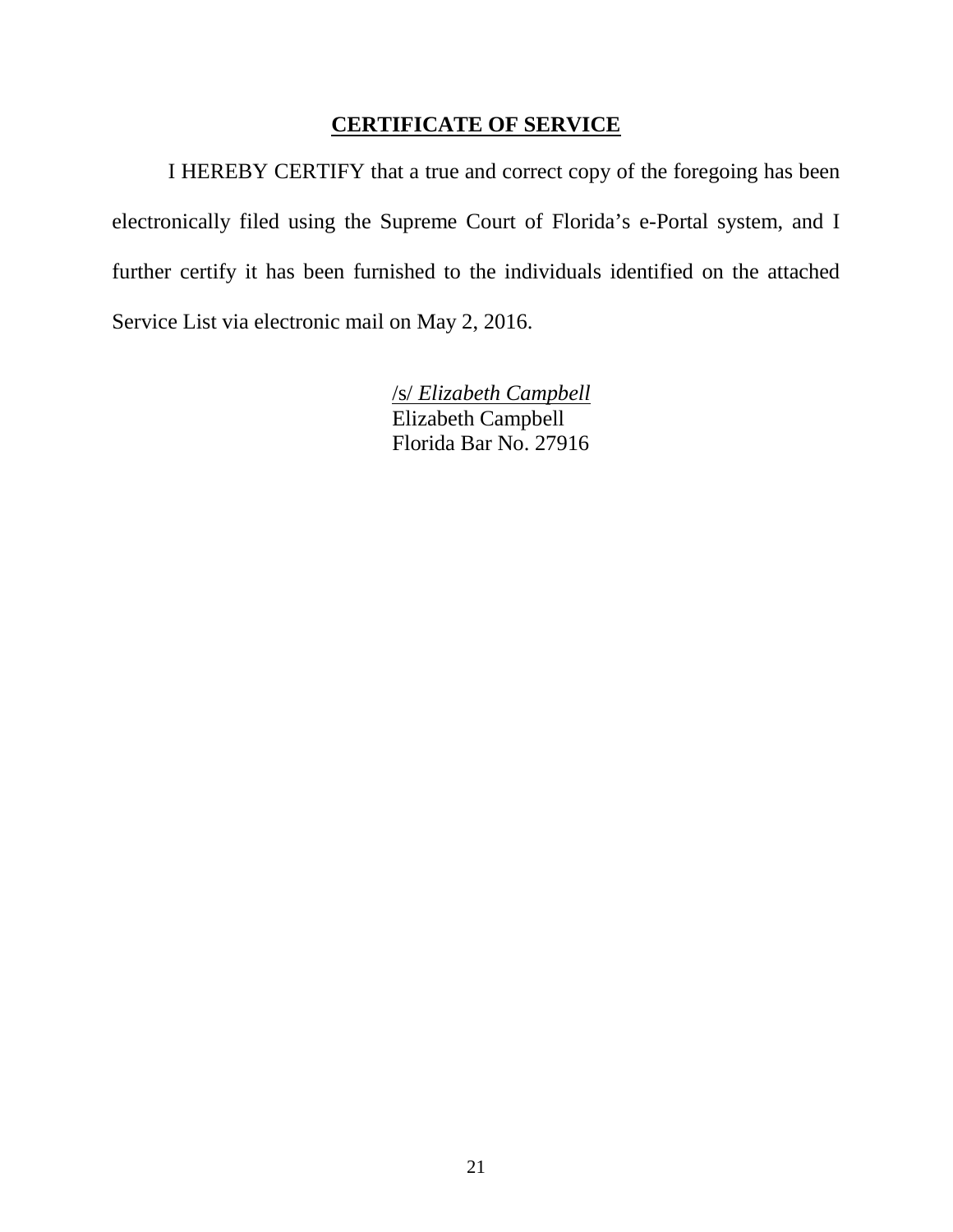# **SERVICE LIST**

| John J. Schickel                   | P. Scott Mitchell            |
|------------------------------------|------------------------------|
| Howard C. Coker                    | Kathryn L. Hood              |
| Charles A. Sorenson                | 2565 Barrington Circle       |
| 136 East Bay Street                | Tallahassee, Florida 32308   |
| Jacksonville, Florida 32202        | smitchell@fmhslaw.com        |
| jjs@cockerlaw.com                  | khood@fmhslaw.com            |
| hcc@cockerlaw.com                  | cmcrae@fmhslaw.com           |
| cas@cockerlaw.com                  |                              |
| rms@cockerlaw.com                  |                              |
|                                    |                              |
| John R. Saalfield                  | W. Douglas Childs            |
| Duke Regan                         | Linda M. Hester              |
| 245 Riverside Avenue, Suite 400    | 1551 Atlantic Boulevard      |
| Jacksonville, Florida 32202        | Jacksonville, Florida 32207  |
| Saalfield.filings@saalfieldlaw.com | dchilds@childslegalgroup.com |
|                                    | lhester@childslegalgroup.com |
|                                    | pcreech@childslegalgroup.com |
|                                    | mowens@childslegalgroup.com  |
|                                    |                              |
| Bordon R. Hallowes                 | Jesse F. Suber               |
| 545 Oglethorpe Avenue, Suite 202   | 2508 Barrington Circle       |
| St. Simons Island, Georgia 31522   | Tallahassee, Florida 32308   |
| bhallowes@bellsouth.net            | mmeservice@henryblaw.com     |
| cshallowes@gmail.com               | jpappas@henryblaw.com        |
|                                    | cdulay@henryblaw.com         |
|                                    |                              |
|                                    |                              |
| William D. Thompson                | William E. Kuntz             |
| 58 Sea Winds Lane East             | Michael H. Harmon            |
| Ponte Vedra Beach, Florida 32082   | Earl E. Googe, Jr.           |
| billdefthompson@yahoo.com          | Smith, Hulsey & Busey, P.A.  |
|                                    | 225 Water Street, Suite 1800 |
|                                    | Jacksonville, FL 32202       |
|                                    | mharmon@smithhulsey.com      |
|                                    | wkuntz@smithhulsey.com       |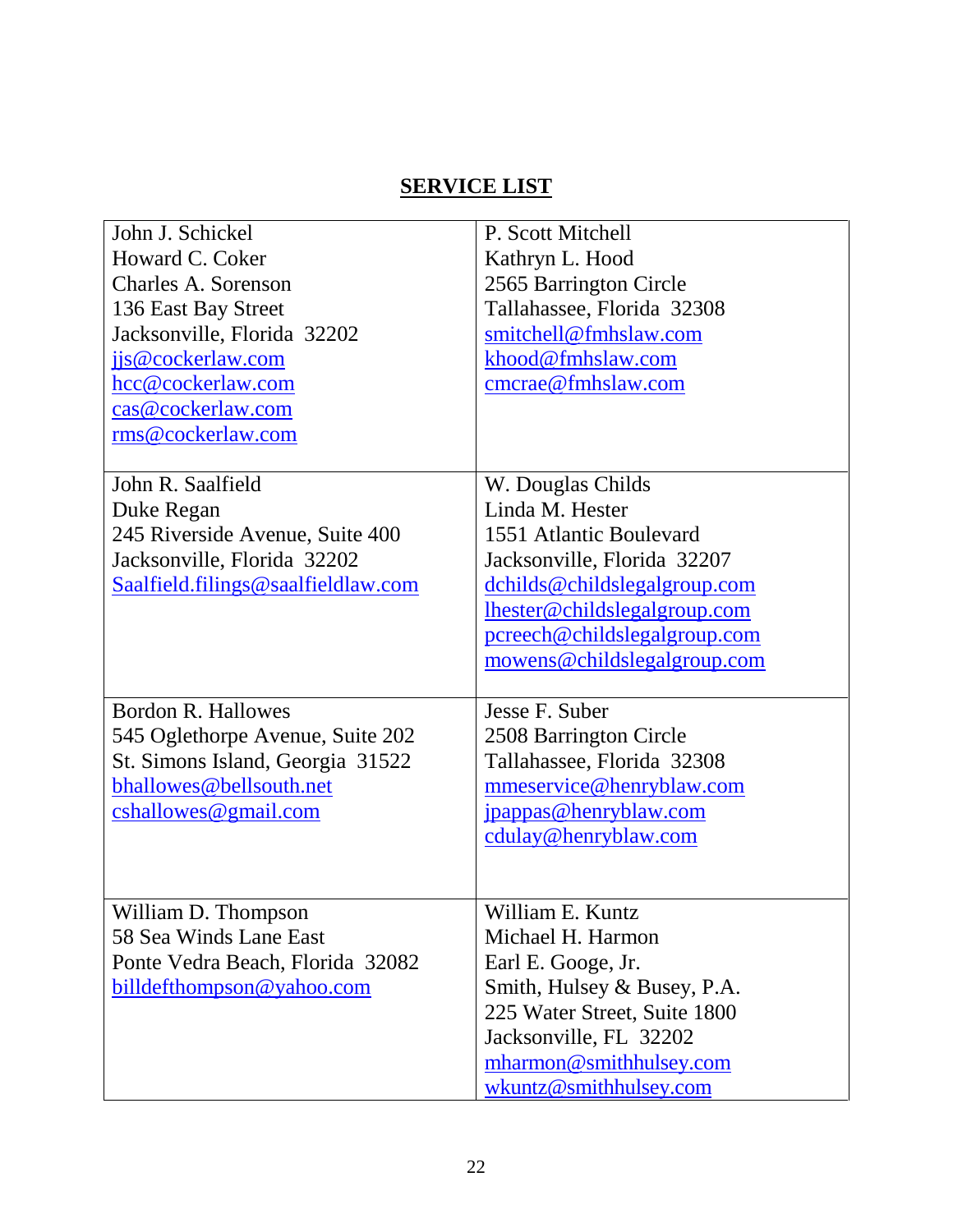|                                                                                                                                                                                                                                                                                                                                                                                                                               | egooge@smithhulsey.com<br>khettinger@smithhulsey.com<br>sjohnson@smithhulsey.com                                                                                                                                                |
|-------------------------------------------------------------------------------------------------------------------------------------------------------------------------------------------------------------------------------------------------------------------------------------------------------------------------------------------------------------------------------------------------------------------------------|---------------------------------------------------------------------------------------------------------------------------------------------------------------------------------------------------------------------------------|
| Brian S. Gowdy<br>Creed & Gowdy, P.A.<br>865 May Street<br>Jacksonville, FL 32204<br>bgowdy@appellate-firm.com<br>filings@appellate-firm.com<br>George N. Meros, Jr.<br><b>Andy Bardos</b><br>Gray Robinson, P.A.<br>301 South Bronough Street<br>Suite 600<br>Tallahassee, FL 32301<br>george.Meros@gray-robinson.com<br>andy.bardos@gray-robinson.com<br>charlene.Roberts@gray-robinson.com<br>mwilkinson@gray-robinson.com | Jack E. Holt III<br>Grower, Ketcham, Rutherford, Bronson,<br>Eide & Telan, P.A.<br>Post Office Box 538065<br>Orlando, FL 32853-8065<br>jeholtiij@growerketcham.com<br>ngallagher@growerketcham.com<br>enotice@growerketcham.com |
| Andrew S. Bolin<br>asb@law-fla.com<br>mrg@law-fla.com<br>Beytin, McLaughlin, McLaughlin,<br>O'Hara, Bocchino & Bolin, P.A.<br>201 N. Franklin Street, Suite 2900<br>Tampa, FL 33602                                                                                                                                                                                                                                           | Joshua P. Welsh<br>jwelsh@bushross.com<br>Bush Ross, P.A.<br>P.O. Box 3913<br>Tampa, FL 33601                                                                                                                                   |